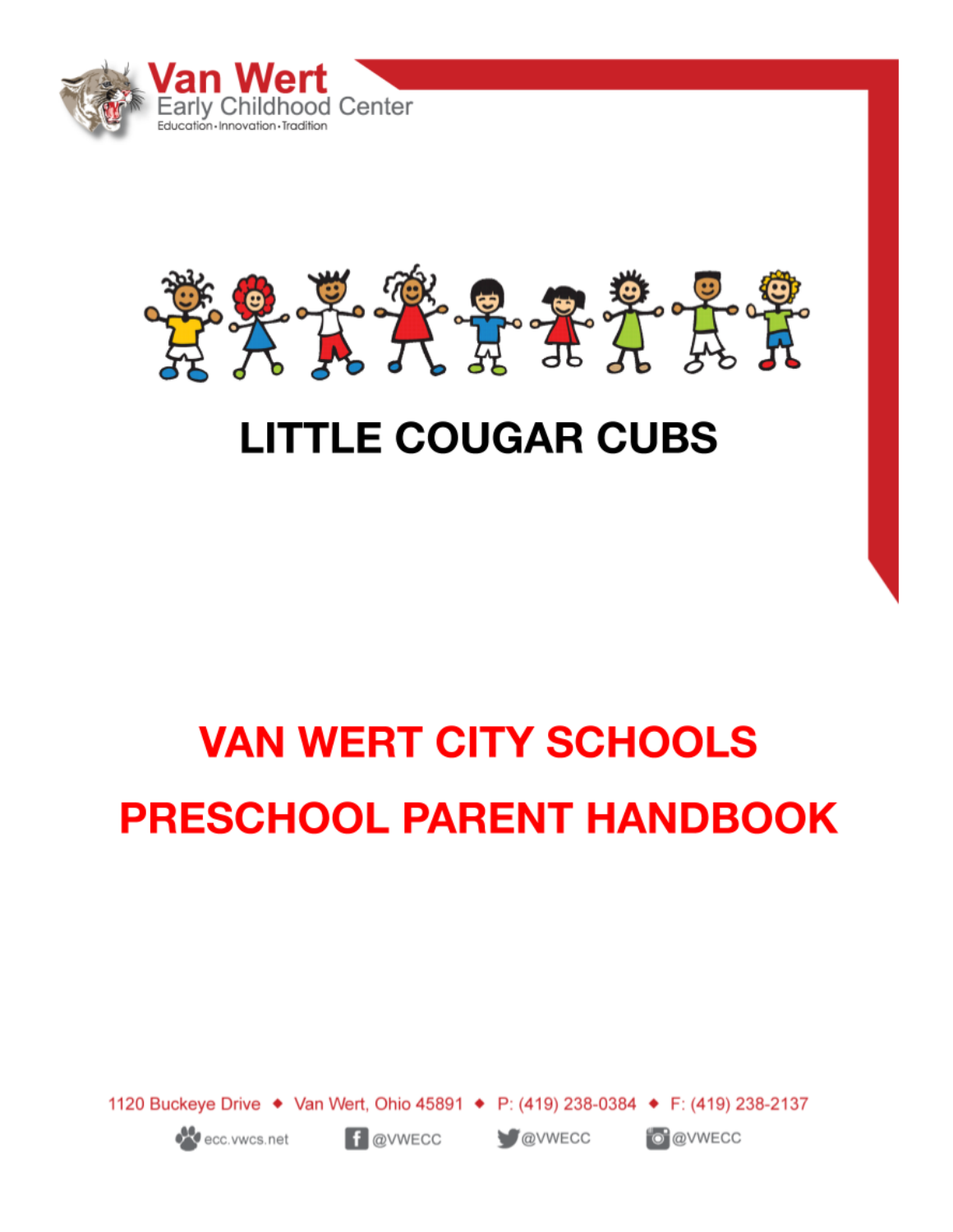### **TABLE OF CONTENTS**

| <b>WELCOME - A Letter to Parents</b>                 | 3                       |
|------------------------------------------------------|-------------------------|
| <b>OPEN DOOR POLICY</b>                              | 3                       |
| <b>VAN WERT PRESCHOOL STAFF</b>                      | $\overline{\mathbf{4}}$ |
| <b>VAN WERT CITY SCHOOLS</b>                         | 5                       |
| VAN WERT CITY SCHOOLS VISION STATEMENT               | 5                       |
| <b>VAN WERT CITY SCHOOLS MISSION STATEMENT</b>       | 5                       |
| <b>VAN WERT CITY SCHOOLS SLOGAN</b>                  | 5                       |
| <b>OUR SCHOOL</b>                                    | 6                       |
| <b>OUR PROGRAM</b>                                   | 6                       |
| <b>OUR PURPOSE</b>                                   | 6                       |
| <b>OUR PHILOSOPHY</b>                                | 6                       |
| <b>LICENSING, STANDARDS, and CURRICULUM</b>          | $\overline{7}$          |
| <b>PROGRAM LICENSING REQUIREMENTS</b>                | $\overline{7}$          |
| <b>FAPE</b>                                          | $\overline{7}$          |
| <b>STEP UP TO QUALITY</b>                            | $\overline{7}$          |
| <b>OHIO EARLY LEARNING AND DEVELOPMENT STANDARDS</b> | 8                       |
| THE CREATIVE CURRICULUM                              | 8                       |
| LITERACY COLLABORATIVE FRAMEWORK                     | 8                       |
| <b>HEGGERTY PHONEMIC AWARENESS CURRICULUM</b>        | 9                       |
| <b>MATH</b>                                          | 9                       |
| <b>ENROLLMENT</b>                                    | 10                      |
| <b>ENROLLMENT INFORMATION</b>                        | 10                      |
| <b>REGISTRATION FEE/INFORMATION</b>                  | 10                      |
| <b>TUITION</b>                                       | 10                      |
| <b>MULTIPLE BIRTHS</b>                               | 11                      |
| <b>TESTING</b>                                       | 12                      |
| <b>TEAM MEMBERS</b>                                  | 12                      |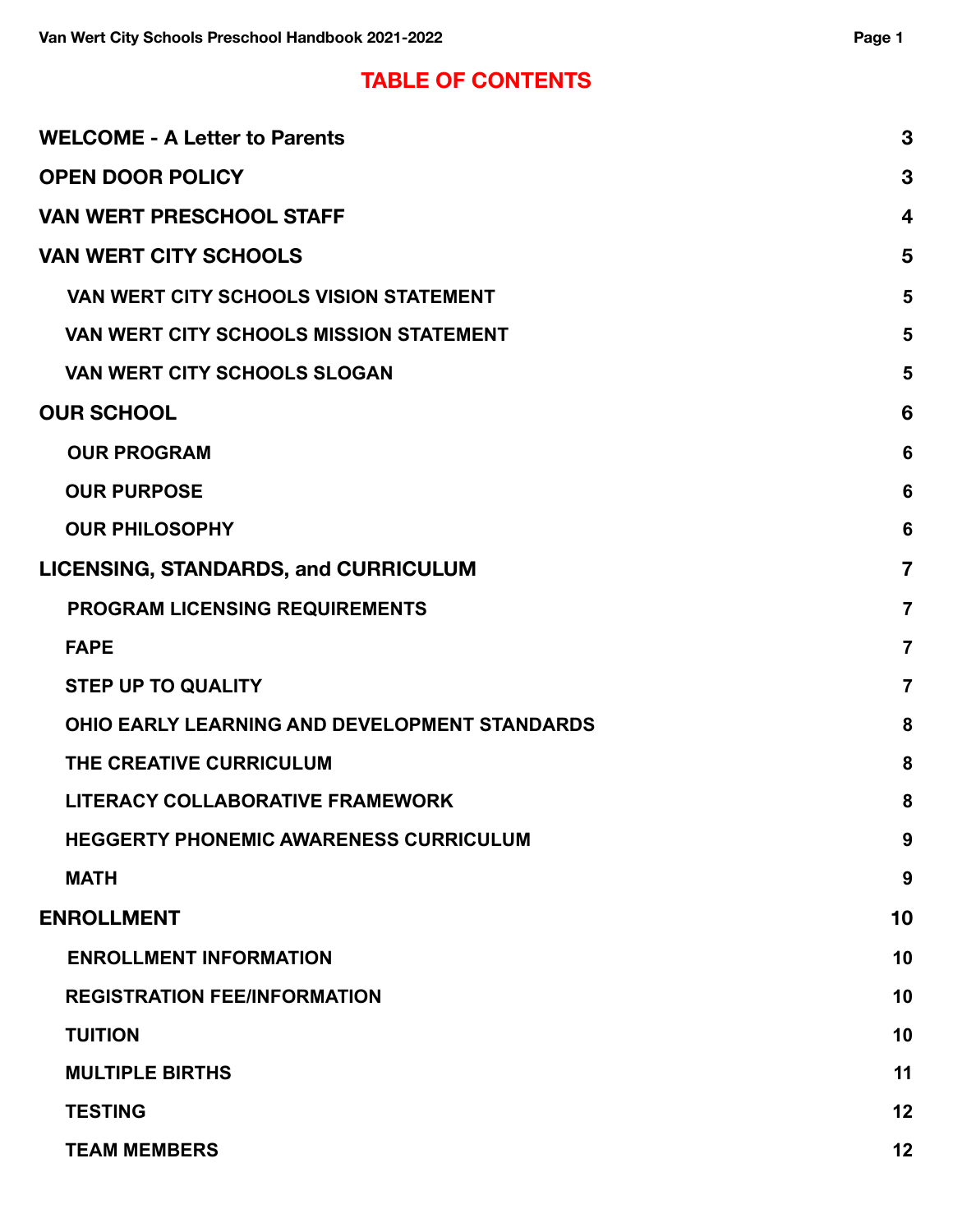| Van Wert City Schools Preschool Handbook 2021-2022              |    |
|-----------------------------------------------------------------|----|
| CENTER BASED PRESCHOOL AND ITINERANT SERVICES                   |    |
| <b>IEP/ETR</b>                                                  | 13 |
| <b>TRANSITIONS</b>                                              | 14 |
| <b>TRANSITION FROM EARLY INTERVENTION SERVICES TO PRESCHOOL</b> | 14 |
| <b>TRANSITION FROM PRESCHOOL TO KINDERGARTEN</b>                | 14 |
| <b>TRANSITION BETWEEN CLASSROOMS</b>                            | 15 |
| <b>EXTENDED SCHOOL YEAR</b>                                     | 15 |
| <b>WITHDRAWAL PROCEDURES</b>                                    | 15 |
| <b>DAILY PROGRAM</b>                                            | 16 |
| <b>SCHEDULE</b>                                                 | 16 |
| <b>FIELD TRIPS</b>                                              | 17 |
| <b>SCHOOL SUPPLIES</b>                                          | 17 |
| <b>DELAYS AND CANCELLATIONS</b>                                 | 17 |
| <b>TRANSPORTATION</b>                                           | 17 |
| <b>ATTENDANCE, EARLY PICK-UP</b>                                | 17 |
| <b>CLOTHING</b>                                                 | 17 |
| <b>BIRTHDAYS AND HOLIDAY CELEBRATIONS</b>                       | 18 |
| <b>TOYS &amp; POSSESSIONS FROM HOME</b>                         | 18 |
| <b>HEALTH AND HYGIENE</b>                                       | 19 |
| <b>SAFETY OF CHILDREN</b>                                       | 19 |
| <b>DISCIPLINE POLICY</b>                                        | 20 |
| <b>MANAGEMENT OF COMMUNICABLE DISEASE</b>                       | 21 |
| <b>REMOVAL OF SICK CHILD</b>                                    | 21 |
| <b>MEDICATION AND SUPPLEMENTS</b>                               | 22 |
| <b>PARENTS</b>                                                  | 23 |
| <b>PARENT PARTICIPATION POLICY</b>                              | 23 |
| <b>BOXTOPS FOR EDUCATION</b>                                    | 23 |
| <b>PARENT/TEACHER CONFERENCES</b>                               | 23 |
| <b>QUICK INFO PAGE</b>                                          | 24 |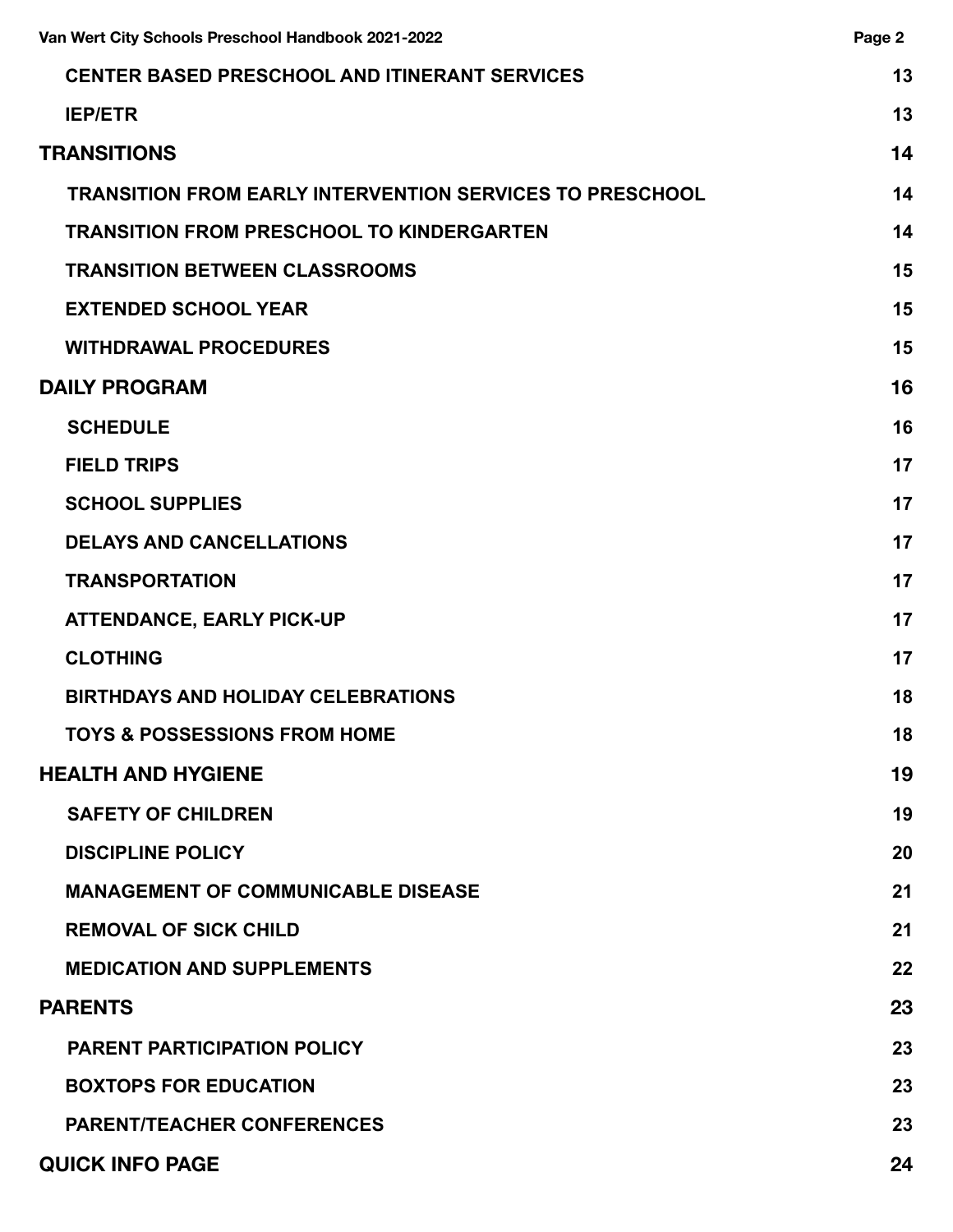### **WELCOME - A Letter to Parents**

<span id="page-3-0"></span>Dear Parents/Guardians,

I would like to welcome you to the Van Wert Early Childhood Center. I am excited that your child will be joining us for their preschool experience.

Your child will be placed in one of our developmentally appropriate preschool classrooms. Our classrooms are fun, engaging places with a balance of child-directed and adult-directed learning activities. Preschool children learn best through play. Active learning occurs daily through play interactions in the following centers: Dramatic Play, Blocks, Math, Science, Art, Writing, Listening, Computer, Library, Sensory Table, and Manipulatives. They also will be challenged in adult-led Large Group Circle Time, Gross Motor Time in the Gym, and Table Time activities.

Your child's teacher is a highly qualified professional, who possesses a four year Bachelor's Degree in Education. Currently, all of our classroom teachers hold a Master's Degree in Education, with a specialization in Early Education of the Handicapped, or are enrolled in a Master's Degree program. They are all committed to providing the best possible learning experience to equip and prepare your child for kindergarten.

I view you, parents and caregivers, as the most important people in your child's life. Our goal is to work with you to develop your child's full potential. The preschool welcomes your visits, support, and participation in this endeavor.

This parent handbook contains important information for you to know about our program. I encourage you to carefully read this booklet, and to keep it on hand throughout the year. Please feel free to contact your child's teacher, or myself, with any questions or concerns you may have.

Sincerely,

*Mrs. Lori Bittner, ECC Principal*

<span id="page-3-1"></span>*419-238-0384*

### **OPEN DOOR POLICY**

**You are always welcome to visit your child's classroom!**

**We encourage parents, grandparents, and caregivers to come spend time with us -- play during choice time, dig in the sand box, share lunch, or bring your own special talents to share. Teachers want to include your family in our program.**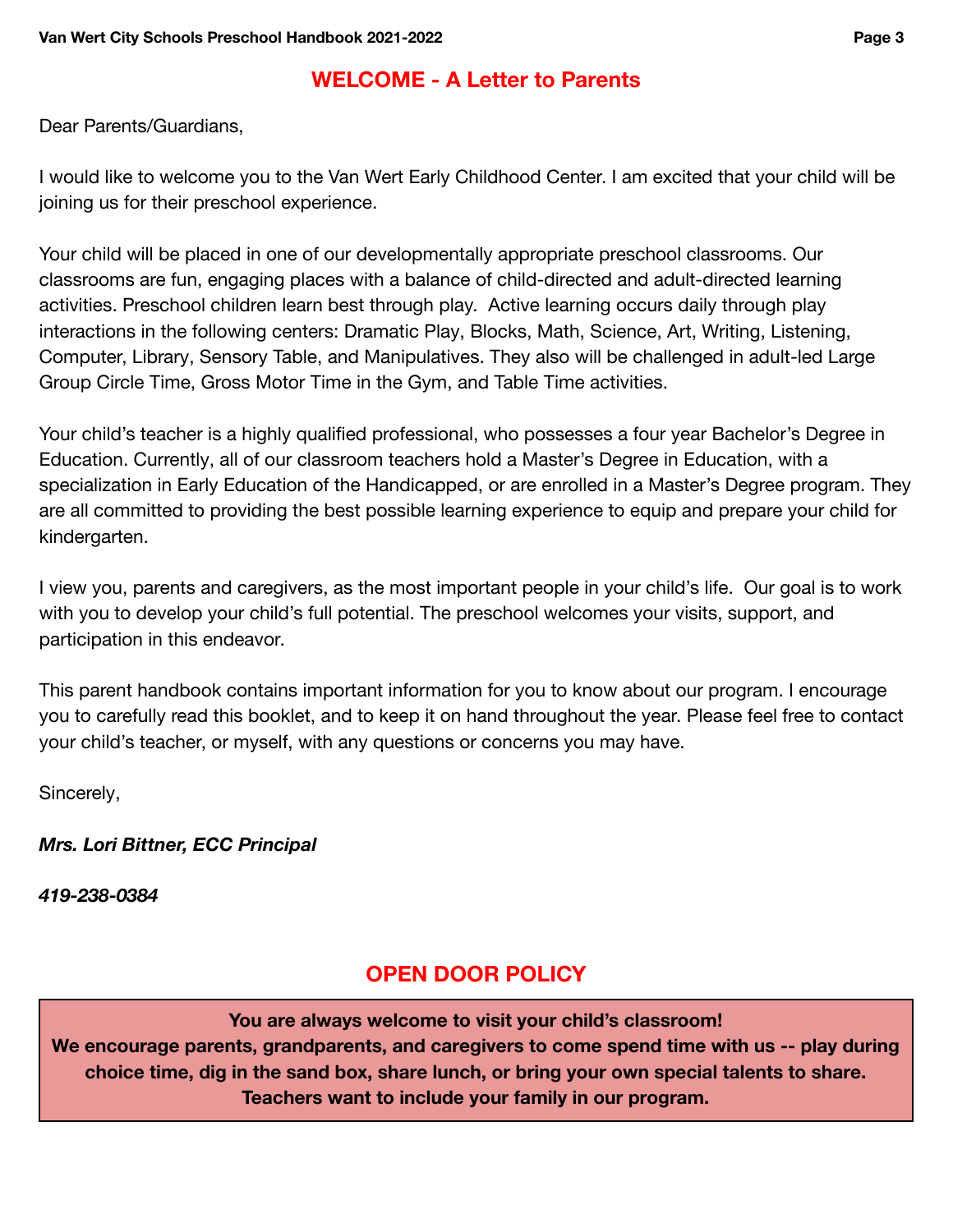### **VAN WERT PRESCHOOL STAFF**

 *(to contact by phone, call the ECC office @ 419-238-0384)*

<span id="page-4-0"></span>

| <b>ADMINISTRATIVE</b>      |                                                             |                           |
|----------------------------|-------------------------------------------------------------|---------------------------|
|                            | Mrs. Lori Bittner, Principal                                | <b>I_bittner@vwcs.net</b> |
|                            | Mrs. Debbie Pollock, Secretary                              | d_pollock@vwcs.net        |
|                            | <b>CLASSROOM TEACHERS and PARAPROFESSIONALS</b>             |                           |
| Mrs. Nikki Adams           |                                                             | n_adams@vwcs.net          |
|                            | Mrs. Sherry Boroff & Mrs. Autumn Schlatter                  |                           |
| Miss Alexa Dunlap          |                                                             | a_dunlap@vwcs.net         |
|                            | Mrs. Kaillin Adam, Mrs. Krista Conley, & Ms. Rachel Davis   |                           |
| Mrs. Becky Doctor          |                                                             | b_doctor@vwcs.net         |
|                            | Mrs. Valerie Baker, Mrs. Lisa Bracken, & Mrs. Tonya Sroufe  |                           |
| Mrs. Kim Dowdy             |                                                             | k_dowdy@vwcs.net          |
|                            | Mrs. Beth Collins & Ms. Tasha Miller                        |                           |
| Mrs. Ashley Hockenberry    |                                                             | a_hockenberry@vwcs.net    |
|                            | Mrs. Kristen Conrad & Mrs. Janie Ross                       |                           |
| Mrs. Erin Heaslip          |                                                             | e_heaslip@vwcs.net        |
|                            | Mrs. Kelly Parrish & Ms. Devyn Rodriguez                    |                           |
| Mrs. Ronda Niemeyer        |                                                             | r_niemeyer@vwcs.net       |
|                            | Mrs. Tamara Sharp & Mrs. Ashley Zappa                       |                           |
| <b>ITINERANT TEACHER</b>   |                                                             |                           |
| Ms. Judi Smith             |                                                             | j_smith@vwcs.net          |
| <b>SUPPORT STAFF</b>       |                                                             |                           |
|                            | Mrs. Chrissy Kreischer - Speech Therapist                   | c_kreischer@vwcs.net      |
|                            | Mrs. Danae Leaser - Speech Therapist                        | d_leaser@vwcs.net         |
|                            | Mrs. Janine Warnecke - Occupational Therapist               | j_warnecke@vwcs.net       |
|                            | Miss Jennifer Huffman - COTA                                | j_huffman@vwcs.net        |
|                            | Ms. Lisa Knoch - Physical Therapy Assistant                 | <b>L_knoch@vwcs.net</b>   |
|                            | Mrs. Theresa Whittington - Nursing Staff                    | t_whittington@vwcs.net    |
|                            | Mr. Jeff Dunlap and Mr. Tom Leindecker - Custodial Services |                           |
| Mrs. Jenny Yoh - Cafeteria |                                                             |                           |
|                            |                                                             |                           |

Mr. Greg Breese, Mr. Mike Ragan, & Mrs. Ashley Saam - Bus Drivers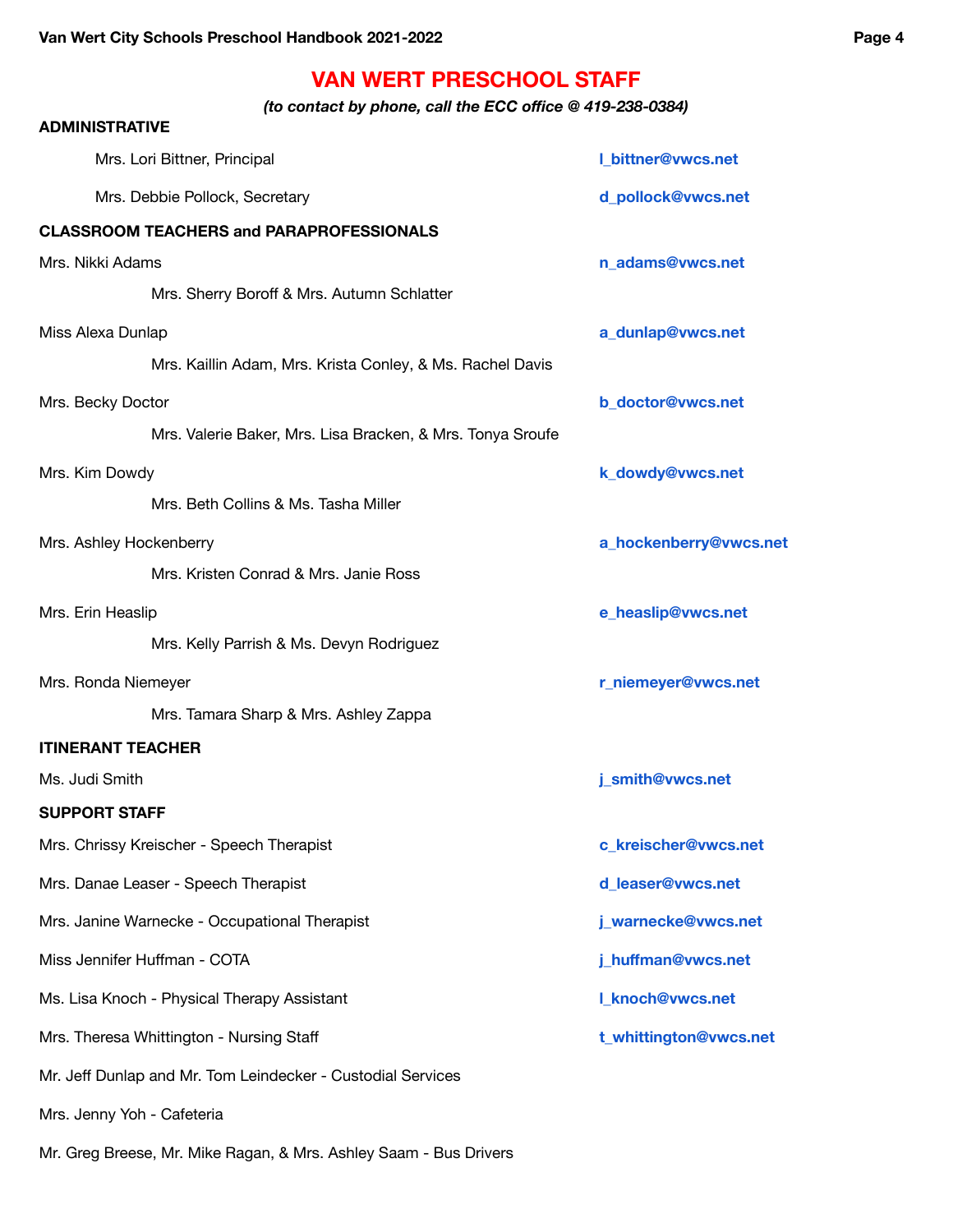### **VAN WERT CITY SCHOOLS**

#### <span id="page-5-1"></span><span id="page-5-0"></span> **VAN WERT CITY SCHOOLS VISION STATEMENT**

*In partnership with our community, Van Wert City Schools will ensure that all students develop the knowledge, skills, and attributes they need to thrive in post-secondary education, careers, and civic life.*

#### <span id="page-5-2"></span> **VAN WERT CITY SCHOOLS MISSION STATEMENT**

*Van Wert City Schools will continue to be a source of Cougar Pride while providing each student a quality education through innovative methods and technology.*

#### <span id="page-5-3"></span> **VAN WERT CITY SCHOOLS SLOGAN**

*COUGAR PRIDE IN ALL WE DO*

#### *COUGARS*

*We are Caring and compassionate We seek Opportunities to be innovative thinkers and learners. We are United in a desire to be collaborative with one another and our community. We take Great pride in the tradition and excellence of our schools. We have an Attitude that values determination, persistence and hard work. We are trustworthy, Respectful, and responsible students and Citizens. WE ARE VAN WERT CITY SCHOOLS!*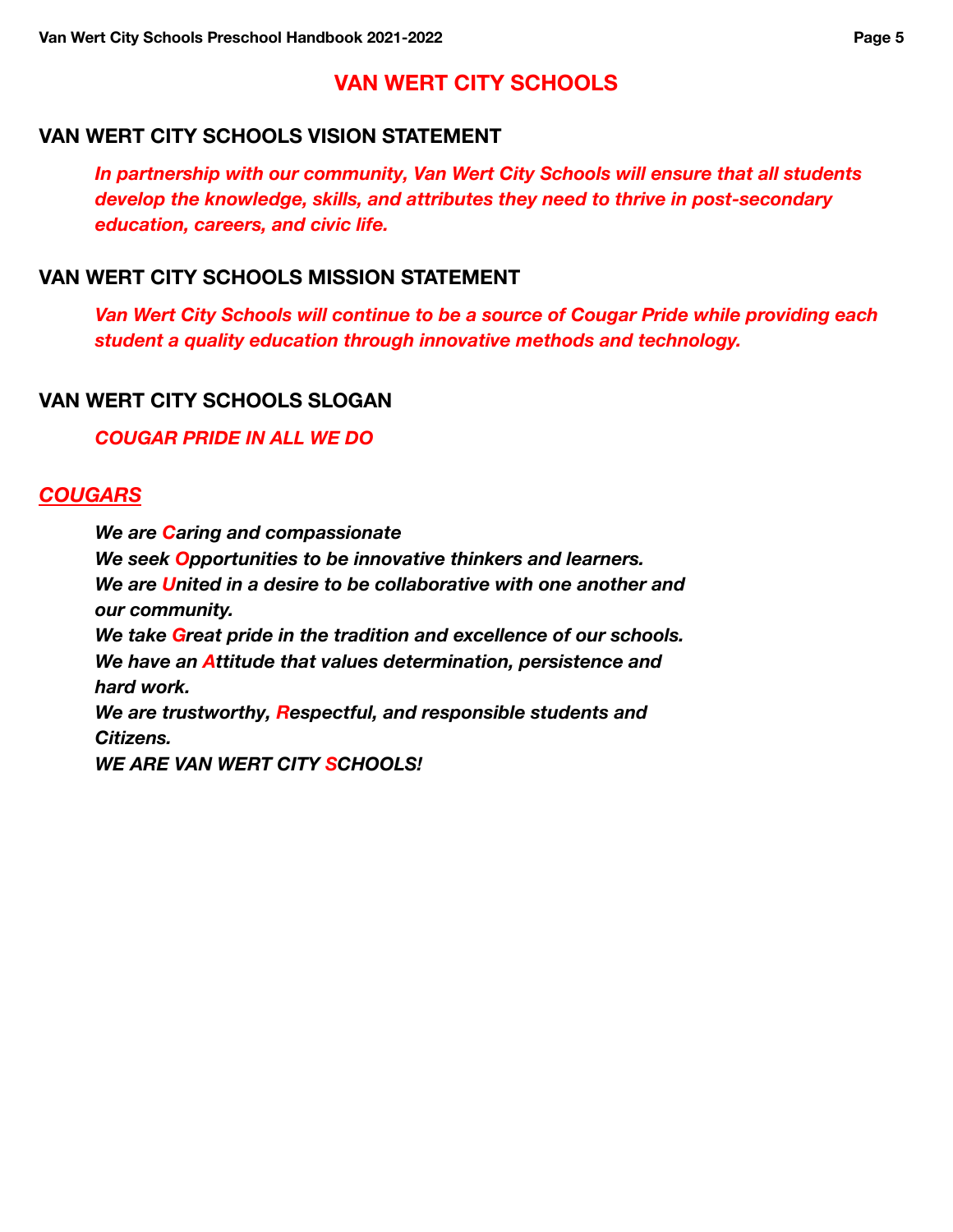### **OUR SCHOOL**

### <span id="page-6-1"></span><span id="page-6-0"></span>**OUR PROGRAM**

Preschool Special Education is designed for children who have been identified with at least one delay in the developmental areas of: communication, fine motor, gross motor, personal/social/adaptive behavior, and/or cognitive learning. The intent of the preschool classroom is to allow the child to grow in the area of the delay and to maximize their educational potential by providing educational instruction and optimal preschool experiences. Moreover, addressing the needs of children at an early age increases their chances for success during kindergarten, elementary, middle, and high school. Our program is set up to serve children with developmental delays and disabilities, and also to serve children who are typically developing. Our program is a center-based operation consisting of full days throughout the school year.

#### <span id="page-6-2"></span>**OUR PURPOSE**

The purpose of our developmental preschool is to provide a comfortable, enriching environment for children age 3 through transition to kindergarten. In this environment, we respect each child's unique and individual qualities. We strive to nurture development toward the child's full potential with our educational program, direct instruction, enriching experiences, and developmentally appropriate activities.

### <span id="page-6-3"></span>**OUR PHILOSOPHY**

- ❖ Young children learn and construct knowledge through meaningful experiences. Learning is both individual and social, and takes place within a social/cultural context.
- ❖ Optimal development occurs in an environment where young children are encouraged to collaborate, discuss, analyze, and develop personal meaning through application of learning.
- ❖ Young children reach different levels of learning and development at different times. Learning in the early childhood years develops on a continuum.
- ❖ **PLAY** is an integral part of quality programs serving young children.
- ❖ Skills and concepts are developed and enhanced through child-initiated and teacher-initiated activities. Young children should be involved with the teacher in planning, implementing, and evaluating their learning experiences.
- ❖ Programs for young children must provide opportunities for individual activities and flexible groupings.
- ❖ The dignity, personal circumstances, and diversity of young children must be respected and affirmed.
- ❖ Families of young children are essential partners in the educational process.
- ❖ Developmentally appropriate assessment of learning is essential for planning and implementing appropriate curriculum, and celebrating young children's learning.
- ❖ Program practices for young children must reflect sound research on young children and learning.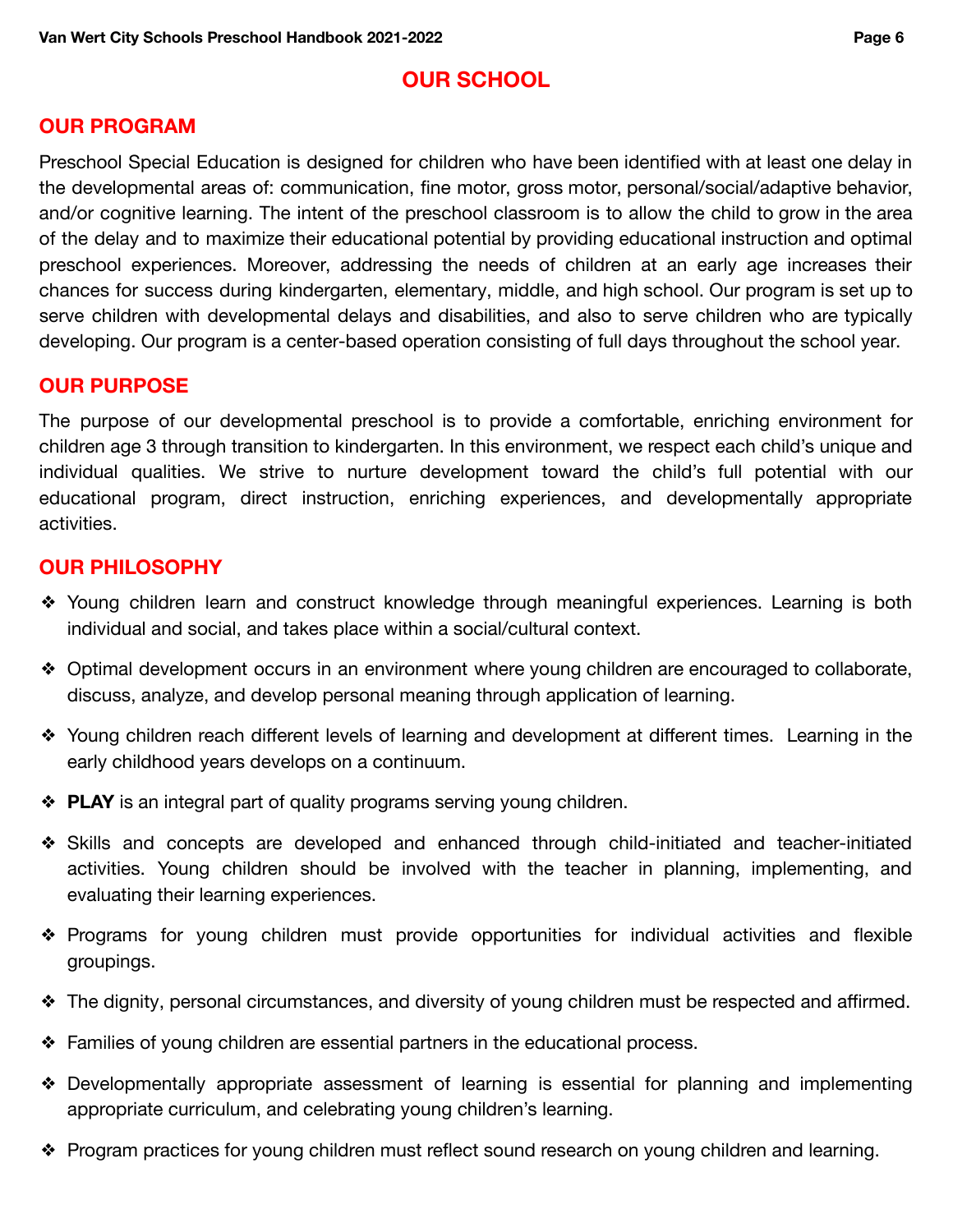### **LICENSING, STANDARDS, and CURRICULUM**

### <span id="page-7-1"></span><span id="page-7-0"></span>**PROGRAM LICENSING REQUIREMENTS**

The program is guided by written policies of Van Wert City Schools that are consistent with the Preschool Licensing Rules, 2012 Operating Standards for Ohio's Schools serving Children with Disabilities (Ohio Revised Code Chapter 3301-31) and Procedures for the Education of Children with Disabilities. A copy of the Operating Standards and Procedures is available for viewing at the Van Wert Early Childhood Center during regular business hours.

The staff at the Van Wert Early Childhood Center request that you contact them immediately if you have any questions or concerns. If after contacting the Van Wert Early Childhood Center, your questions and concerns have not been addressed, you may contact Preschool Program Licensing at 877-644-6338 for "Any concerns regarding the classroom environment, teacher qualifications, health and safety conditions, the number of children, care of the children, or similar matters … ". If your child has an IEP, and you have concerns regarding your parental rights or your child's program, you may call (toll free) 877-644-6338, and ask to speak with someone in Early Childhood.

#### <span id="page-7-2"></span>**FAPE**

FAPE refers to Free and Appropriate Education for all children. This law is part of the Individuals with Disability Education Act. It states that the education for children who have documented disabilities must be free to them. This is why children on Individual Education Plans (IEPs) do not pay a monthly tuition fee for their preschool experience.

### <span id="page-7-3"></span> **STEP UP TO QUALITY**

Step Up To Quality is a mandatory quality rating system for the State of Ohio that recognizes and promotes early care and education programs that meet quality benchmarks over and above minimum state licensing standards. The steps are based on national research identifying the key benchmarks that lead to improved outcomes for children. These benchmarks include low child to staff ratios, classroom group size, accreditation, staff education, specialized training, improved workplace characteristics, and early childhood learning standards. We are assessed annually by a representative from ODE, specializing in Step Up To Quality. The Step Up To Quality standards are divided into four areas, or domains.

These domains are then divided up into subdomains, and the specific program standards for each subdomain is explained in each section. The four domains (with their subdomains) are:

Learning and Development

- Curriculum & Planning
- Child Screening & Assessment
- Interactions & Environments

#### Administrative & Leadership

- Staff Supports
- Program Administration
- Staff Management

Staff Qualifications & Professional Development

- Staff Education
- Professional Development

#### Family & Community Partnerships

- Transitions
- Communication & Engagement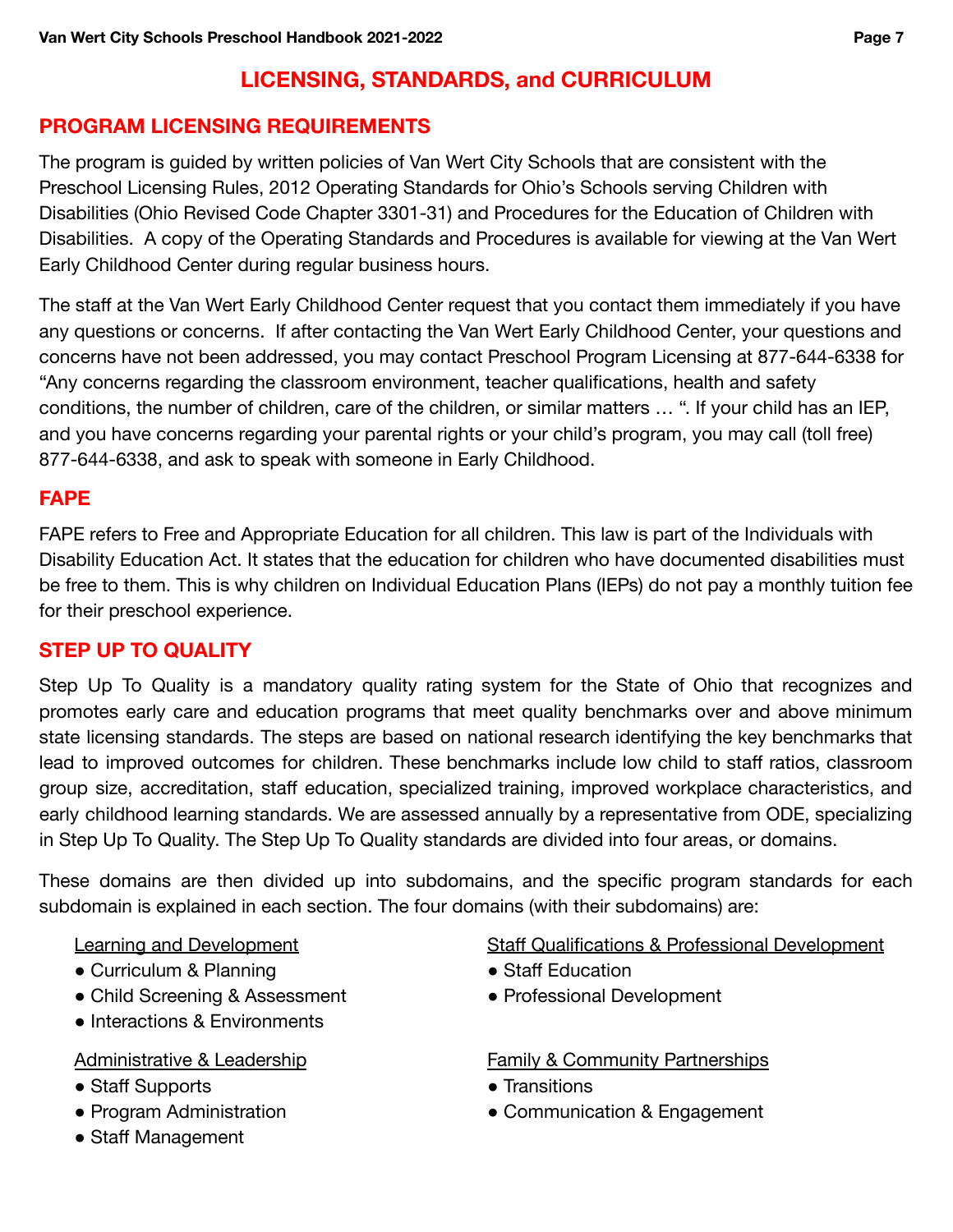### <span id="page-8-0"></span> **OHIO EARLY LEARNING AND DEVELOPMENT STANDARDS**

Ohio's Early Learning and Development Standards describe key concepts and skills that young children develop during the birth-to-five-year period. Their purpose is to support the development and well-being of young children, and to foster their learning. The standards promote the understanding of early learning and development, provide a comprehensive and coherent set of expectations for children's development and learning, and guide the design and implementation of curriculum, assessment, and instructional practices with young children.

The standards present a continuum of learning and development from birth to age five in each of the domains. Because the infant/toddler years are marked by rapid developmental change, the standards are divided into three meaningful transitional periods: Infants (birth to around 8 months), Young Toddlers (6 to around 18 months), and Older Toddlers (16 to around 36 months). The standards during the preschool years describe those developmental skills and concepts children should know and be able to do at the end of their preschool experience. (From Ohio Department of Education)

The Ohio Early Learning and Development Standards are divided into the following developmental domains:

- Physical Well-being and Motor Development Language and Literacy Development
- Cognition and General Knowledge  **Social and Emotional Development**
- Approaches Toward Learning
- 
- 

The Standards assist teachers in focusing on early learning and development in order to support and strengthen the developmental outcomes of the children they serve. Teachers use the guidelines to help guide curriculum and learning activities, as well as to document for families what their children are learning and how we are laying the foundation for their future learning.

### <span id="page-8-1"></span> **THE CREATIVE CURRICULUM**

*The Creative Curriculum* is the Van Wert City Schools adopted curriculum for preschool which provides the foundation for, and enhances, our play-based, emergent school day. *The Creative Curriculum* has five basic components: a foundation of child development theories, the classroom learning environment, what children learn, the teacher's role, and parent's role.

For preschool-aged children, the Creative Curriculum applies these five components to 11 curriculum areas: Blocks, Dramatic Play, Toys and Games, Art, Library, Discovery, Sand and Water, Music and Movement, Cooking, Computers, and Outdoors. (From The Creative Curriculum)

### <span id="page-8-2"></span>**LITERACY COLLABORATIVE FRAMEWORK**

The *Literacy Collaborative Framework* is our literacy and reading framework for all students Preschool through Grade 5 in the Van Wert City School District. In preschool, your child will be engaged in literacy activities through the components of Interactive Read Aloud, Shared Reading, Interactive Writing, and Writing About Reading. The preschool teachers are involved in professional development weekly with our building literacy coach.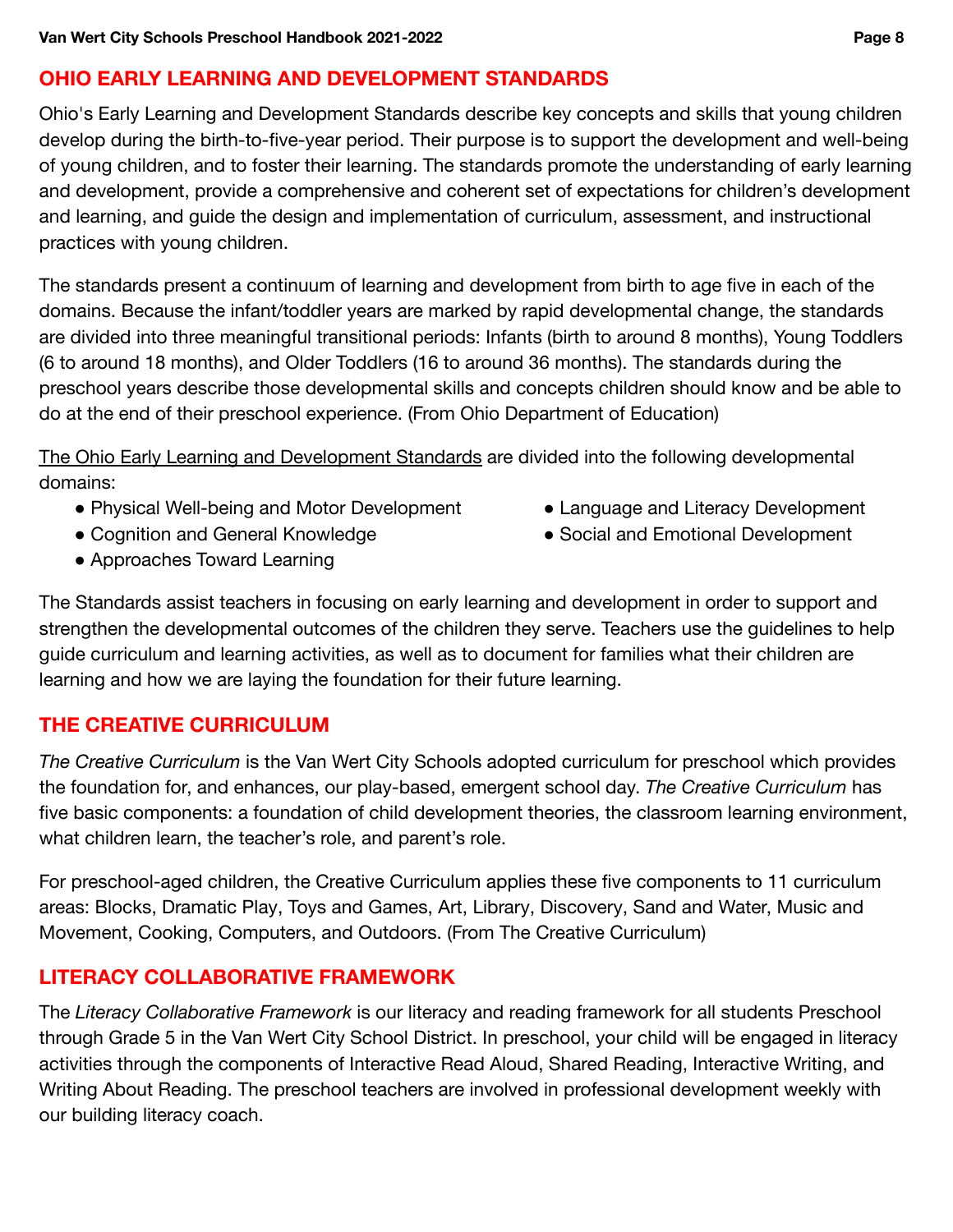### <span id="page-9-0"></span>**HEGGERTY PHONEMIC AWARENESS CURRICULUM**

Phonemic Awareness is the basis for literacy and reading instruction. It is an auditory training process. It is the awareness of letters, the sounds that those letters make, and how those sounds are put together to make the words that we speak (and eventually write). The program we use to teach this concept to our children is the *Heggerty Phonemic Awareness*: *The Skills That They Need To Help Them Succeed!*.

#### <span id="page-9-1"></span>**MATH**

The preschool program uses the Ohio Early Learning and Development Standards to help determine instruction in the area of early numeracy.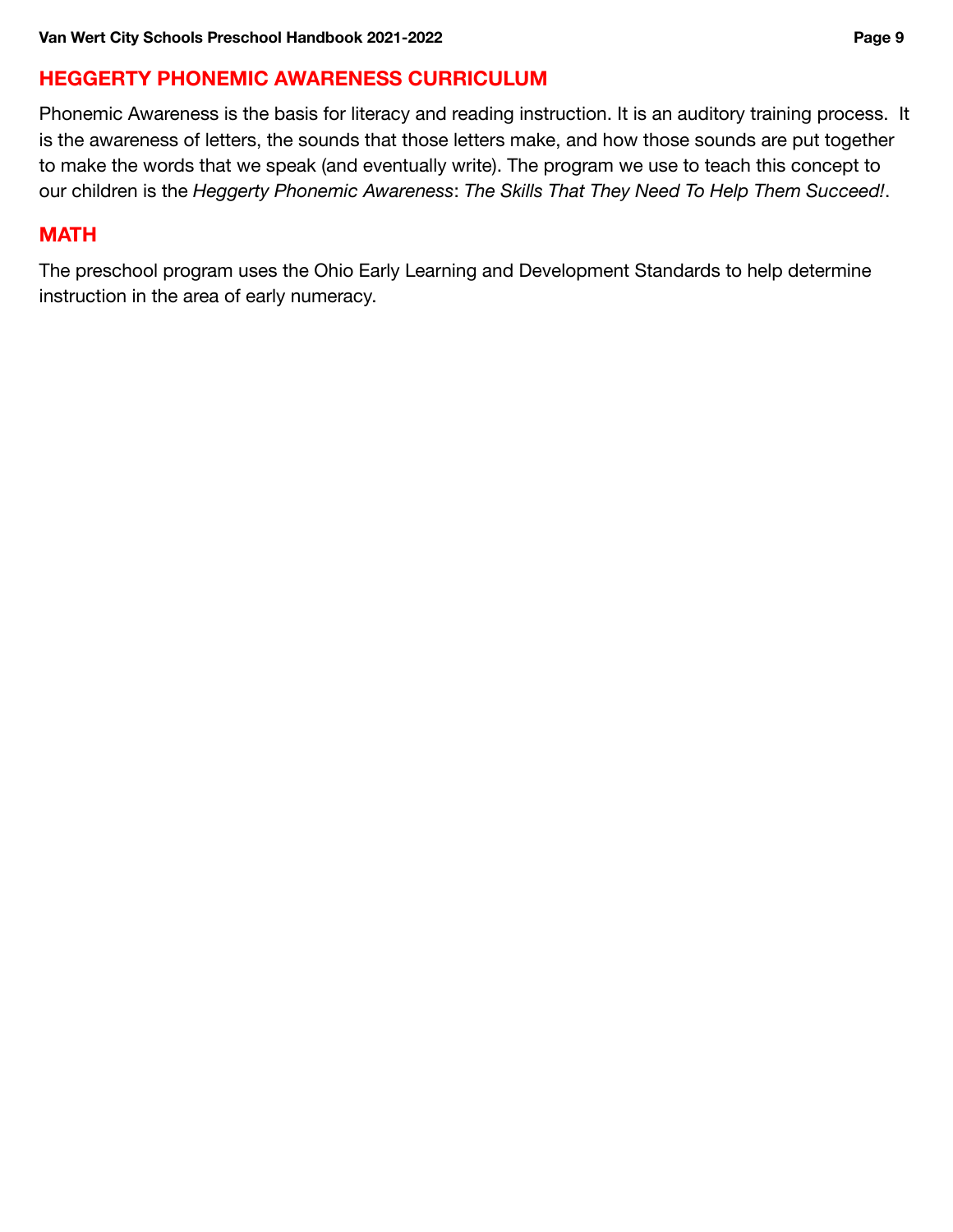### **ENROLLMENT**

#### <span id="page-10-1"></span><span id="page-10-0"></span>**ENROLLMENT INFORMATION**

All children must attend a required preschool screening prior to being accepted and placed in our preschool program. Preference is given to children who reside in the Van Wert City School District, but Open Enrollment is now available to families who choose our district's services. We screen in May and August each year to fill openings. We then have monthly screenings throughout the school year to fill any additional openings. After your child has attended an early childhood screening, results will indicate whether there is a need for further testing.

● If further testing is not necessary, your child may be a candidate to enroll as a typically developing peer in the preschool classroom. Students accepted as typically developing students in our program pay a nominal tuition fee for participating in the preschool program. State law requires that each classroom must include an equal number of typically developing peer role models and students identified with developmental delays.

● If further testing is needed, see the TESTING section on page 9.

### <span id="page-10-2"></span>**REGISTRATION FEE/INFORMATION**

All students will be charged a Preschool Fee. This fee is due at the beginning of the school year. Checks can be made to Van Wert City Schools. The fee is based on a sliding fee scale.

Parents must also complete an enrollment packet. This packet includes an Emergency Authorization, Release of Information and Roster Release, Transportation Request, Current Medical and Dental Paperwork, as well as, Lead and Hemoglobin testing. All preschool students must have a yearly Medical and Dental exam, and the school must have a copy of these forms on file for your child to attend. In addition, you must also send in a **copy** of the child's Immunization Record, Birth Certificate, and Social Security Card. By state law, we must have a completed Emergency Authorization Form on file before your child's first day of school. Please complete the form in detail. In case of an emergency, the Emergency Authorization Form will be used to contact you.

Those children who have been identified as having a disability, by state law, are to have their eyes examined by an optometrist within 90 days of signing the initial Evaluation Team Report (ETR) form. The exam is solely a parent responsibility. Results are then sent to the Van Wert City Schools Special Education Office for record keeping.

### <span id="page-10-3"></span>**TUITION**

Students accepted as typically developing peers in our program pay a monthly fee for participating in the preschool program. Tuition payment is due on the first day of each month. *Checks can be made out to Van Wert City Schools.*

#### **TUITION COST**: **There is a Sliding Fee Scale for all children. Please see Mrs. Bittner for details.**

Tuition must be paid whether your child attends class or not. If your child is sick and sent home, you still must pay for the day. **Your child's enrollment may be terminated if the account becomes 2 months delinquent.**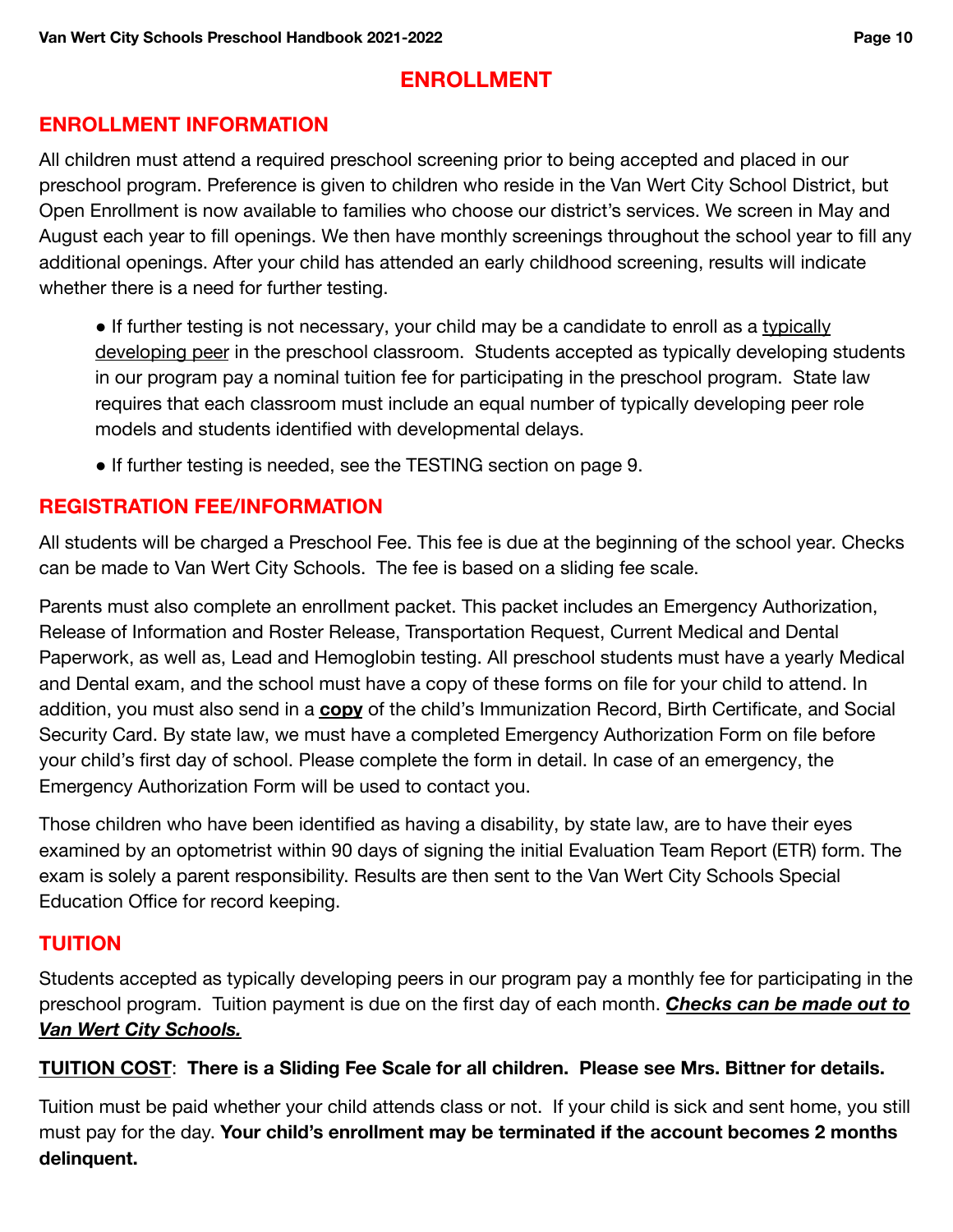### <span id="page-11-0"></span>**MULTIPLE BIRTHS**

It is the policy of the Van Wert Early Childhood Center to separate multiples (twins, triplets, etc.) in different preschool and kindergarten classrooms. While this decision can be met with apprehension on the part of parents, the administration and staff believe this could be best for children based on the following research.

In a study by Tully, Moffitt, Caspi, Taylor, Kierman, and Andreou; 2003, it was determined that separated twins "performed better" on cognitive (reading and math) and social-emotional measures than those of twins who were in the same classroom.

Other research by the Twins Trust and the Multiple Births Foundation give some of the following as a benefit to separating twins or multiples.

- If one child is more able, either socially or academically, than the other, separation can reduce the risk of comparisons and competition between the two.
- Multiples may display less disruptive behavior when they are separated versus when they are together.
- Multiples may find it easier to mix in with, and relate to, other children when they are separated, instead of becoming too dependent on each other if not separated.
- Twins can often strive to be the same. Separation can reduce the risk of a more able twin underachieving, or a less able twin struggling to keep up.
- Separation can reduce the likelihood of identical twins using their similarity to entertain other children or confuse teachers, therefore avoiding distraction and disruption.
- With male/female twins, the female twin tends to develop faster, which can sometimes lead to "mothering". Separation can reduce the possibility of this occurrence, which can also help prevent the male twin's relationship with his peers from being harmed.
- Separation can reduce the tendency of twins to become hyper-focused on their twin's actions, allowing them to focus and concentrate more on their own learning.

Twins and other multiple births need space to develop their own personalities, as well as their own cognitive and social-emotional skills. They also need to develop their own friendships and relationships.

As a parent, if you have concerns with our policy of separating multiples, please reach out directly to school administration for a conversation about your children's placement.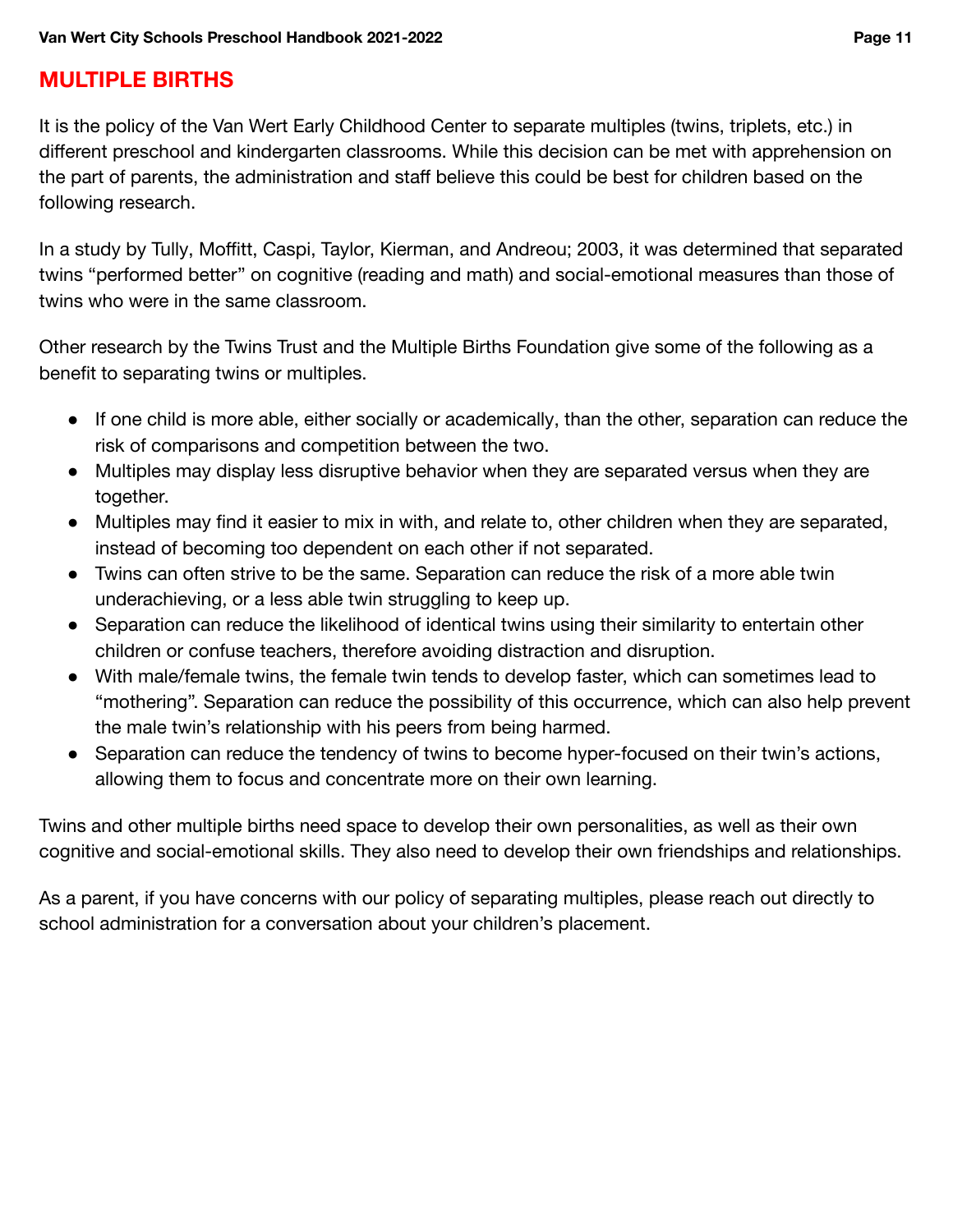### <span id="page-12-0"></span>**TESTING**

If further testing is recommended, parents/guardians will need to provide written permission for this process to begin. Possible developmental areas that may be assessed are:

- **motor skills -** movement and use of large and small muscles
- **cognitive skills -** reasoning and understanding concepts
- **language -** expressing and understanding what is said
- **adaptive -** interacting/adapting to various situations/persons
- **social/emotional -** relating to other children, adults, and surroundings

After the evaluation is complete, an Evaluation Team Report (ETR) meeting will be scheduled. All team members will be invited to this meeting. The team will then determine if the student meets the criteria to be eligible for developmental preschool and related services. The eligibility determinations set by the Ohio Department of Education are stated in A Guide to Parent Rights in Special Education.

If the student does meet the eligibility determination, a written Individualized Education Program (IEP) will be developed for your child.

### <span id="page-12-1"></span>**TEAM MEMBERS**

Team members may include:

#### **Parent:**

The parent is viewed as the most important team member, and parental involvement in each step of the process is crucial for your child's success.

#### **Preschool Teacher:**

Your child's teacher is a qualified professional with a minimum of a Bachelor's Degree in Education. He/she must also possess an Early Education of the Handicapped certification. Teachers are trained to provide best practice in educational methods for facilitating learning for young children.

#### **Paraprofessional:**

The classroom paraprofessional/assistant helps in all areas of the program. Both teachers and assistants further their education through workshops, college courses, etc.

#### **Speech Pathologists:**

Speech therapy will be provided by a licensed Speech and Language Pathologist for children who have a delay in the language or articulation areas of development.

#### **Occupational Therapists:**

Occupational therapy provides services to children who have delays with fine motor (small muscle) skills, such as writing and cutting. A qualified C.O.T.A. (Certified Occupational Therapy Assistant) may also provide services to your child.

#### **Physical Therapists:**

Physical therapy provides services to children who have delays with gross motor (large muscle) skills, such as running, hopping, balancing, or jumping. A qualified P.T.A. (Physical Therapy Assistant) may also provide services to your child.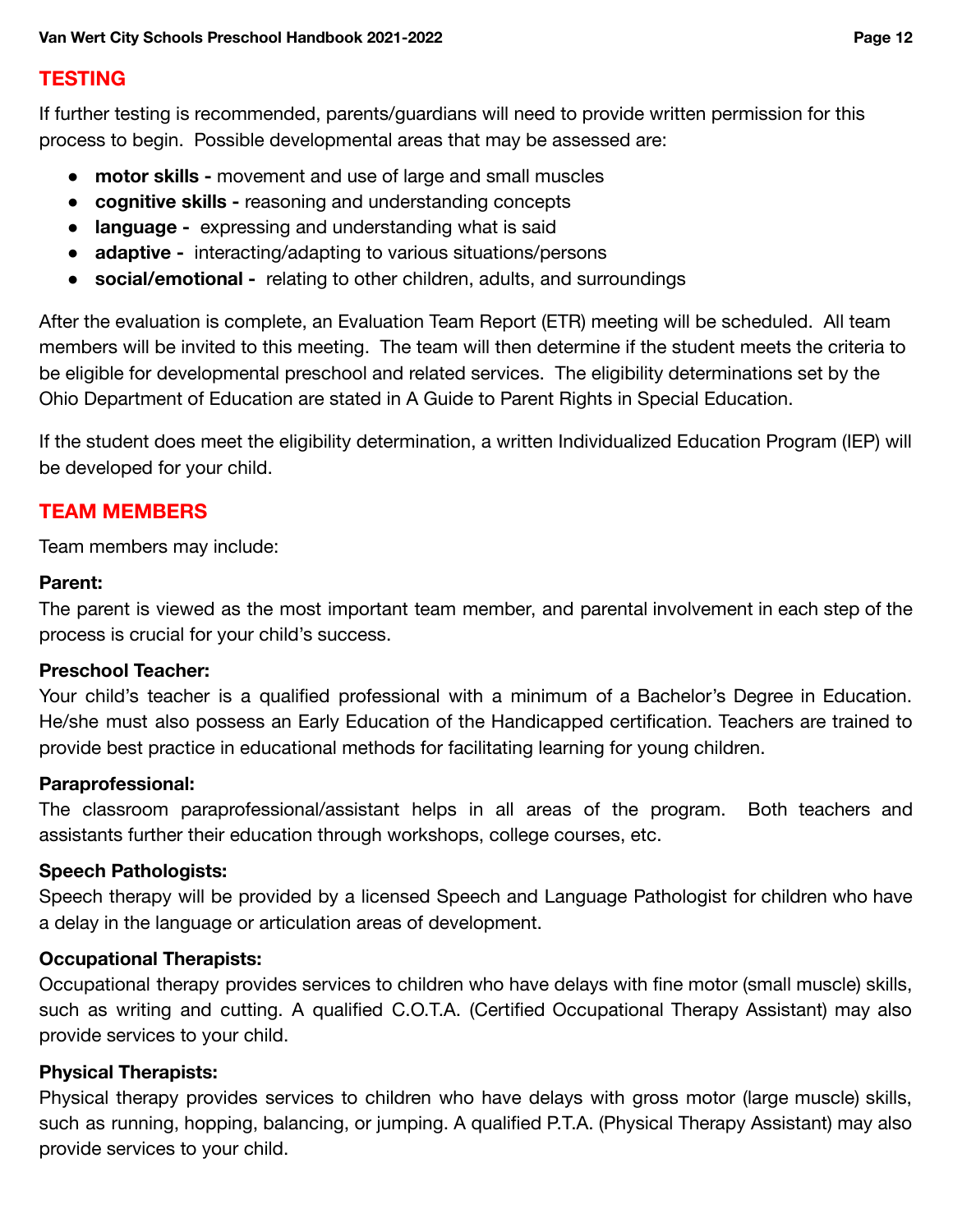### <span id="page-13-0"></span> **CENTER BASED PRESCHOOL AND ITINERANT SERVICES**

Programming for your child might be accomplished in a center-based preschool or through itinerant services. Center-based preschool is located at the Van Wert City Schools Early Childhood Center providing developmental preschool programming. Itinerant services may be provided at other preschool locations, at daycare, or in the home.

Your child's schedule of attendance is determined by you and the school staff. To ensure developmental progress, regular attendance is important.

If your child attends the center-based preschool, they will be assigned to an appropriate classroom. Each classroom will have a licensed teacher and a classroom assistant who will be responsible for your child. In addition, your child may receive therapy services from a licensed occupational therapist, physical therapist, speech therapist, or other related service personnel.

Complete **confidentiality** of information about your child's program will be strictly maintained. Only your child's teacher and other certified staff involved in your child's program will have access to your child's file. No information will be released without your written permission.

### <span id="page-13-1"></span>**IEP/ETR**

An Individualized Education Program (IEP) is a written document for a child with a disability that is developed and implemented according to federal and state regulations. Parental input, in regards to their child's program needs, is central to the IEP process. This plan will outline and specify the services your child will receive, as well as who will be providing these services.

This plan includes:

- a description of your child's strengths and needs (*present levels of performance*)
- annual goals and short-term instructional objectives
- criteria and evaluation procedures linked to short-term objectives
- statements of specific special education and related services that will be provided, and the extent to which your child will participate in regular education classes
- when these services will start (*initiation*), how long the services will last (*anticipated duration*) and the amount of services (*frequency*)

The IEP meeting should be held at a mutually agreed upon time and place. School districts are required to invite parents to attend this meeting. The school district must document all attempts to contact the child's parents. If parents choose not to attend, the IEP meeting may be conducted without them.

If the team agrees with the IEP, then these IEP services will be initiated for your child. If an IEP agreement is not reached, then you will be notified about your rights in resolving the issues. Your child's educational status (placement program) will not be changed without notifying you. Parental permission is voluntary and can be revoked at any time.

Your child's IEP must be reviewed at least annually. However, your child's IEP may be reviewed at any time during the school year at your request, or at the school district's request. It is important to understand that your signature on your child's IEP at an annual review is **not** required as a condition for the district to provide your child with a free appropriate public education.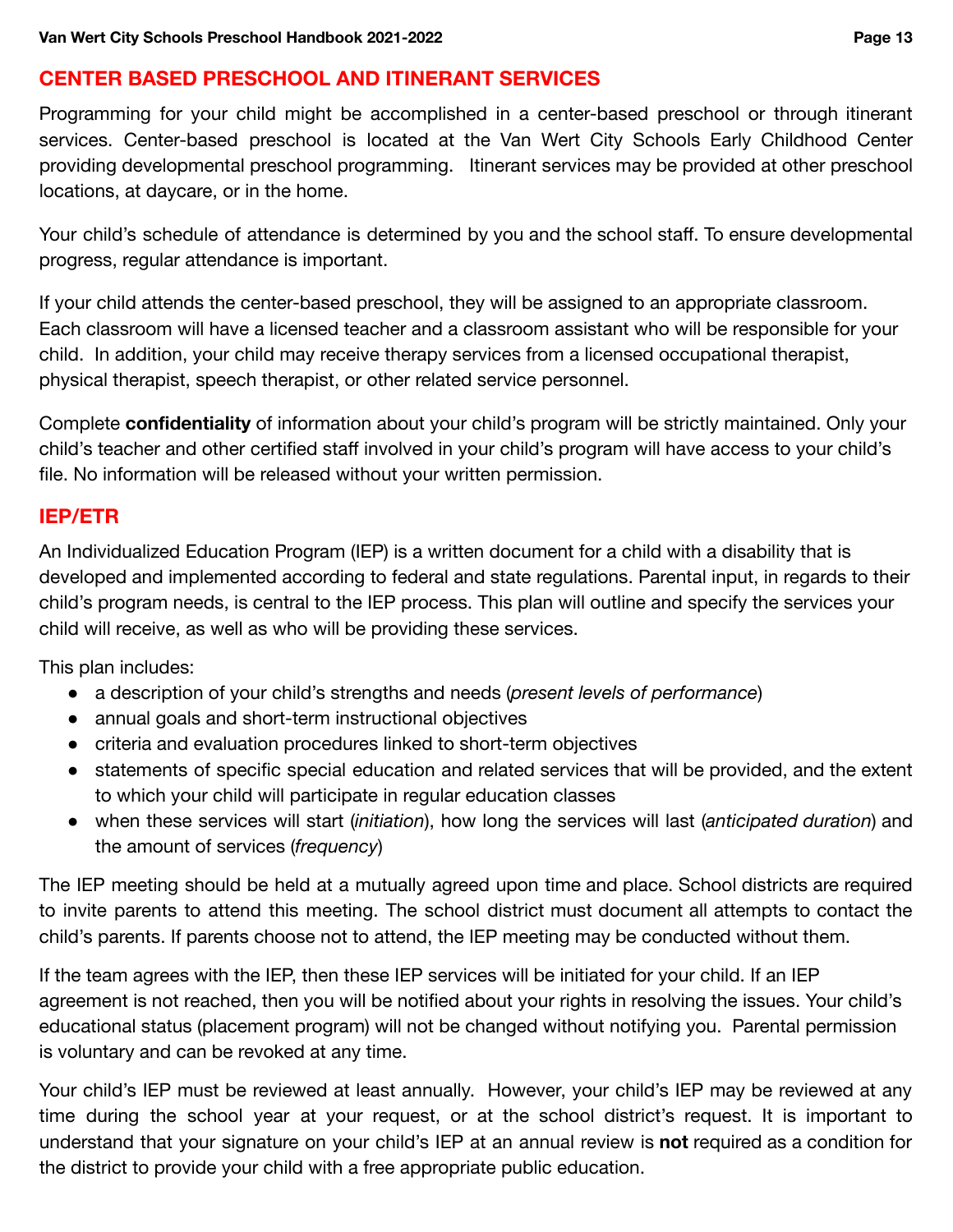### **TRANSITIONS**

### <span id="page-14-1"></span><span id="page-14-0"></span> **TRANSITION FROM EARLY INTERVENTION SERVICES TO PRESCHOOL**

Early Intervention services do not continue past three years of age. At three years of age, your local public school district is responsible for preschool educational services for children who qualify for special education.

Planning for transition starts at the child's IFSP (Individual Family Service Plan) meeting. Your service coordinator, the early intervention teacher or therapists who currently provide services to your child, public school representative(s), and an advocate (if invited by parents) may be involved in the transition process. You and the professionals make up the multidisciplinary, multi-agency team that will work together to ensure a smooth transition for your child. A developmental evaluation and/or other assessments will be completed on your child. The various assessments and program reports will be discussed during the Transition Planning meeting. These assessments need to be done before your child's third birthday. Once these are completed, your service coordinator will discuss the results with you.

**If your child is eligible** for continued services, a meeting will be scheduled to review the results, and to develop an IEP to determine what services your child will need during preschool the next year. This meeting will take place during the month of your child's third birthday.

**If your child is not eligible**, your service coordinator will discuss recommendations and plans to complete the transition process. You will receive a written notice regarding closure of your child's case. If you disagree with this decision, your service coordinator can inform you about the appeal process.

### <span id="page-14-2"></span> **TRANSITION FROM PRESCHOOL TO KINDERGARTEN**

Children who are age appropriate for kindergarten will go through a transition process which includes an evaluation of all areas of qualification if they are currently on an IEP. Parents will be invited to participate in this process. There will also be activities planned by preschool and kindergarten staff to make the transition from the preschool wing to the kindergarten wing smooth and enjoyable for all children.

Van Wert City School District Policy for kindergarten entrance is Age 5 on or before August 1 of each year. Preschool children may remain in preschool as long as they do not turn 6 on or before December 1 of each year. If they do, they must go on to kindergarten.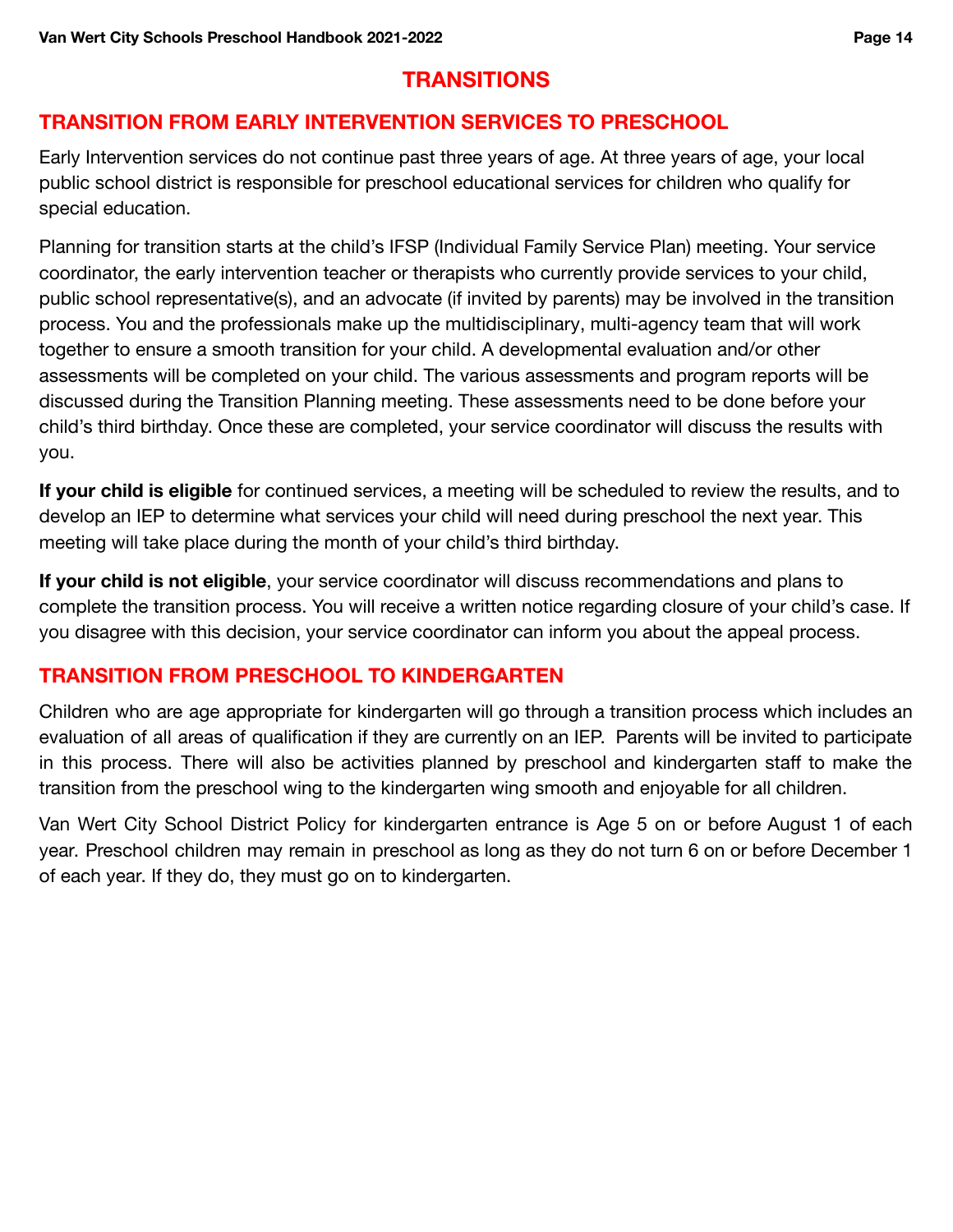### <span id="page-15-0"></span> **TRANSITION BETWEEN CLASSROOMS**

A child may also be moved to a different classroom for other reasons, such as *developmental needs*, *parent concerns*, or *available openings in another classroom*. Parents will be notified if a change will be made, and the reason for the switch.

If a parent or teacher of a child in any of our classrooms sees developmental concerns, the testing procedure can begin. (*See TESTING section above*.) If the child has developmental delays, the IEP process will begin and the child may be transferred to a different preschool classroom. There may be a need for Itinerant services before that transfer can occur. If there are no developmental delays, the child will remain in their current classroom.

If a child is enrolled as a typically developing student in a special education classroom, and the parents or teacher have concerns about his/her development, the testing procedure can be started. If the child has a delay, they will qualify as a student with special needs. At this time, they may or may not be able to stay in the same classroom, depending upon available openings. If there is not a delay, the child will remain as a typically developing student in their present classroom.

### <span id="page-15-1"></span> **EXTENDED SCHOOL YEAR**

Extended school year services are special education and related services that are provided outside the adopted school year calendar. The child's educational team, which includes parents, may consider your child's need for extended school year services due to the interruption of instruction between school years. The provision of extended school year services is determined on an individual basis.

### <span id="page-15-2"></span>**WITHDRAWAL PROCEDURES**

Please notify the school office if it becomes necessary to withdraw your child from preschool. If your child is presently served on an IEP, the school will schedule a time to meet with you. Prior Written Notice and the Procedural Safeguards information will be provided to the family. Also, the family will need to provide consent when they no longer wish to be served preschool special education services.

If you are moving to a different district of residence, the Van Wert Early Childhood Center will provide you with copies of all necessary paperwork in your child's file to provide to their new school district of residence. We will try to make the transition to your child's new school as smooth as possible for you and your child.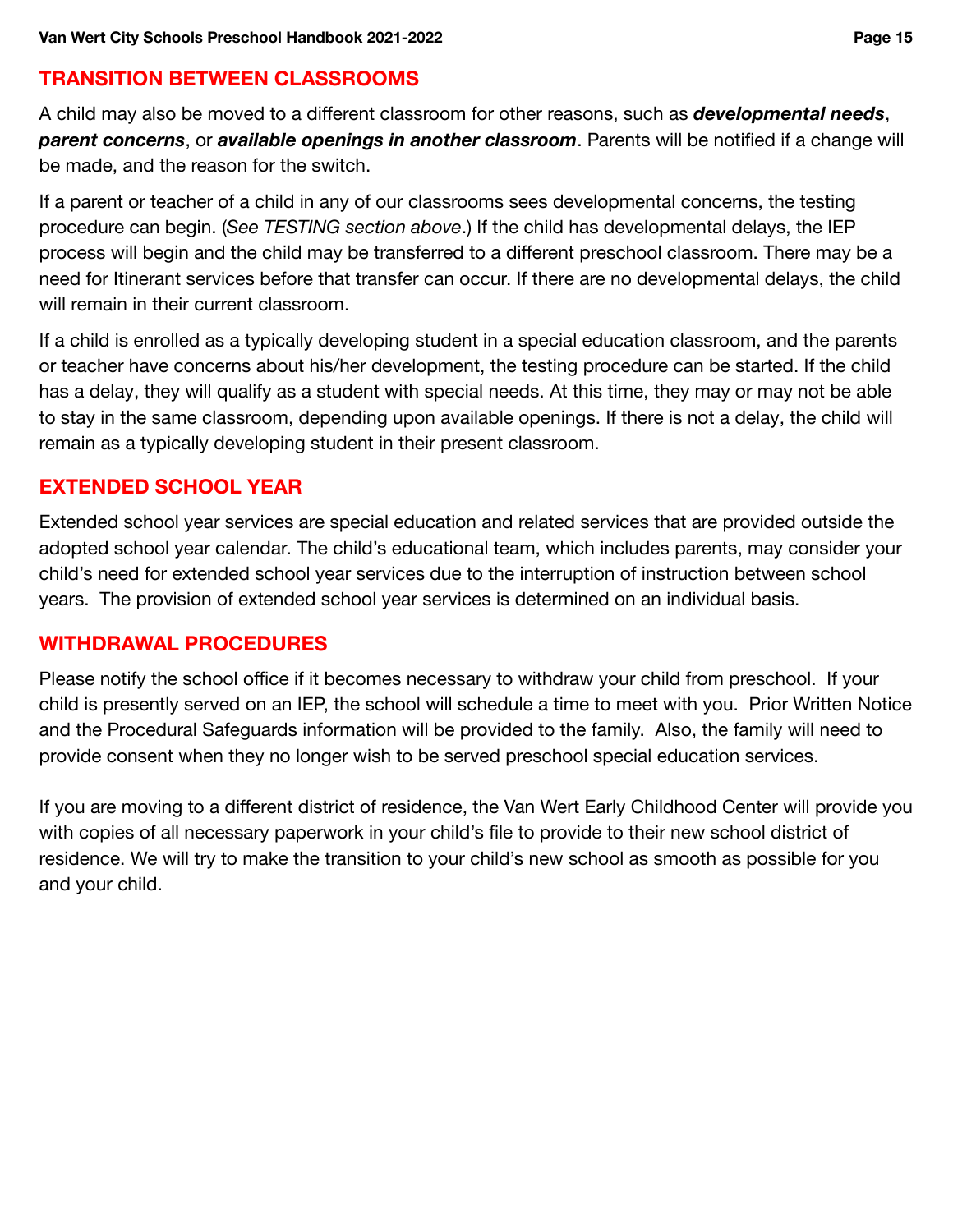### **DAILY PROGRAM**

### <span id="page-16-1"></span><span id="page-16-0"></span>**SCHEDULE**

 The daily schedule is set to allow ample time for the children to participate in the various learning centers, eat snacks and lunch, use the restroom, explore the outdoors, and be part of a group of children working/playing together**.**

#### **Times of Operation: 8:10-2:40**

- **Drop Off:** Children will be dropped off by their parent or caregiver in the child's classroom. The drop off window is from **8:10 to 8:20.**
- **Pick Up:** Children will be brought to the lobby by their teacher for pick up by parents or caregivers. Pick up time is **2:40 to 2:50.**
- **Bus Riders:** Parents will be notified by their bus driver of approximate pick up and drop off times. A parent or caregiver must be VISIBLE for a child to be dropped off by the bus.
- **Free Play Time:** Time for creative, purposeful play is given each day. Children will be given the opportunity to plan their own play activities, and use realistic and play materials for learning opportunities.
- **Learning Center Time:** Children are free to choose a learning center activity, such as: role playing in the dramatic play center, experimenting in the science and nature center, working on puzzles in the manipulative center, painting in the creative art center, building in the block center, or experimenting with movement in the gross motor center.
- **Breakfast/Snack/Lunch Time:** Children learn self-help and social skills during breakfast, snack and lunch time. Breakfast and lunch menus will be sent home each month, and will be available on the website at **[ecc.vwcs.net/Administration2/foodservice](https://ecc.vwcs.net/Administration2/foodservice)**.
	- Breakfast -- Breakfast is available to purchase on a daily basis. Cost is \$1.50 per day. Free and Reduced prices (30¢) apply.
	- **O** Snack -- Daily snacks are provided for all children each day. Parents may be encouraged to bring special snacks throughout the year.
	- Lunch -- Hot lunch is provided for purchase each day by Van Wert City Schools. Cost is \$2.50 per day. Free and reduced prices (40¢) apply. Children may also choose to pack a lunch. Drinks can be brought or milk can be purchased daily for 50¢.
	- **Special Considerations -- If the child requires formula for their nutrition, procedures shall be** followed as provided in ORC 3301-37-09 D 1-7.

### *When money is sent in for lunches and/or milk, please be sure to secure it in an envelope or plastic baggie with the child's name and teacher's name on it.*

- **Small Group Time:** Children join their teacher in their classroom for stories, language activities, music, math, science, and social studies lessons. Fine and gross motor activities are also part of this enjoyable time of the day.
- **Outdoor/Gym Time:** Outdoor/Gym (Gross Motor) time is planned daily so children can develop large muscle skills and express themselves freely. Staff will monitor weather conditions. Tennis shoes are needed daily. Please dress your child appropriately for outdoor play. Students restricted from outdoor play will require a physician's note.
- **Nap/Rest Period:** The nap/rest period shall not exceed one hour in the daily schedule. A quiet space and personal mat will be provided for each child to use for rest or nap.
- **Restroom Time:** Restroom breaks are given throughout the day. Group breaks may be taken at the restrooms in the hallway or in classrooms. Individual classroom restrooms are available as needed.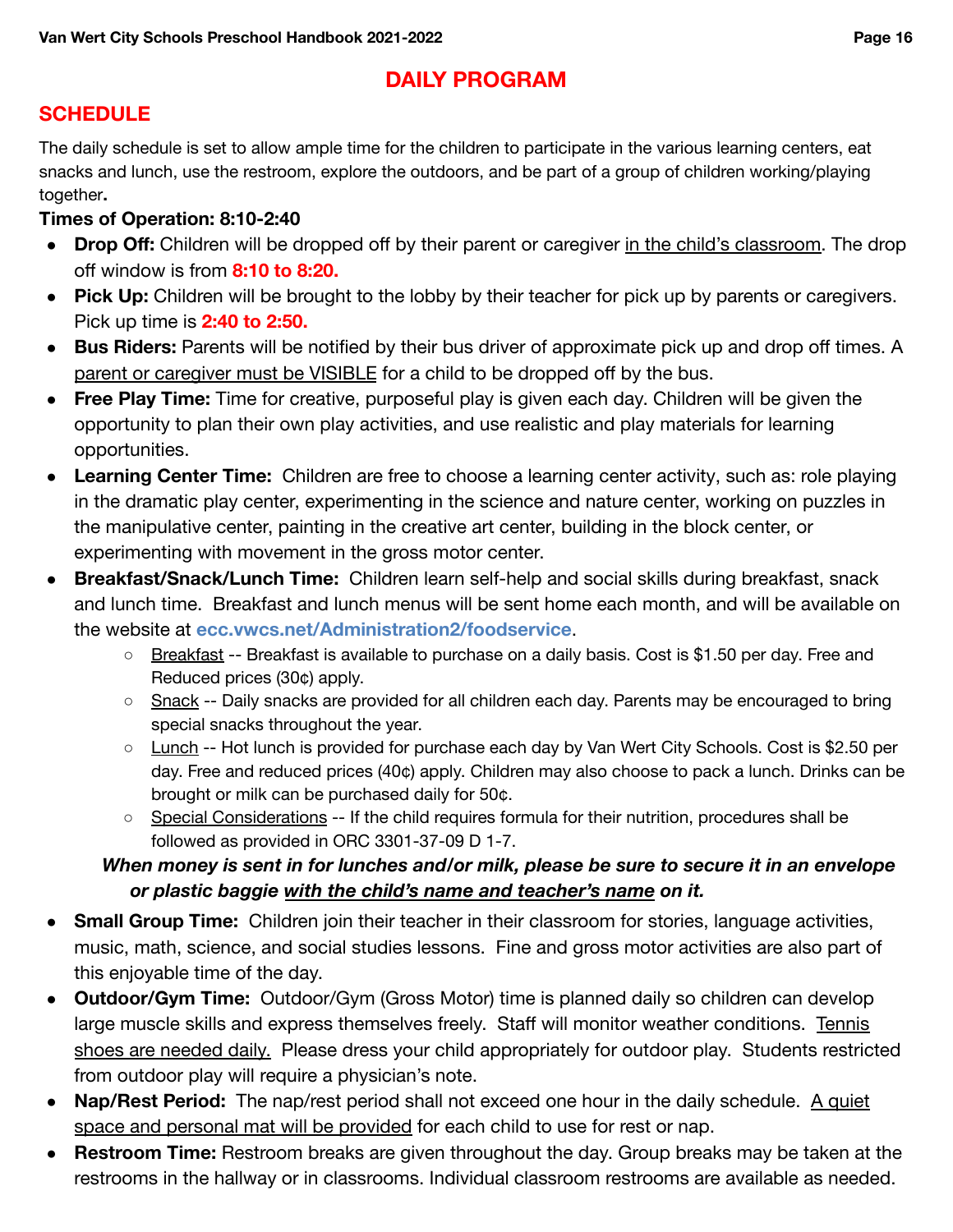### <span id="page-17-0"></span>**FIELD TRIPS**

Field trips will be planned by the school during the school year. Parents will be notified of each planned trip, and written permission will be necessary. Parental help may be requested for supervision of field trips.

### <span id="page-17-1"></span>**SCHOOL SUPPLIES**

A yearly supply list will be provided by the preschool teacher.

### <span id="page-17-2"></span> **DELAYS AND CANCELLATIONS**

When inclement weather forces the DELAY or CLOSING of our program, an announcement on local radio/TV will be broadcast. UNSCHEDULED EARLY DISMISSAL information will also be broadcast. (TV -- Fort Wayne or Lima stations // Radio -- Van Wert, Defiance, and Fort Wayne stations) Families can also register to receive a **text message** on their cell phone when there is a school weather concern. Go to: **<https://www.vwcs.net/Content2/alerts-sign-up>** and sign up on the link provided.

### <span id="page-17-3"></span>**TRANSPORTATION**

Busing is offered to all preschool children in the program. Pick-up and drop-off locations must be within the boundaries of the Van Wert City School district. You must request busing by completing the blue transportation form. If you wish to change your busing, it must be done in writing by filling out a new transportation form in the school office. Please allow a week for the change to take place.

### <span id="page-17-4"></span> **ATTENDANCE, EARLY PICK-UP**

Please call and notify the school **(419-238-0384)** if your child is going to be absent for any reason. A message can be left during nonschool hours. This is to let the school know that the child is safe with another adult.

If your child will be leaving school early, call or send in a note stating who will be picking up the child. Only an authorized adult may pick up a child either regularly or in an emergency. **The name of the person must be written on the "Policy Release Section on the Emergency Medical Form", on the "Policy for Release" form, or written authorization must be provided to the office.** No child will be released without previous notification.

### <span id="page-17-5"></span>**CLOTHING**

Children's clothing should be washable. In order to help your child master self-care tasks of dressing and toileting, clothes should be easy to put on and take off.

- As a safety precaution, flip flop shoes should not be worn.
- Tennis shoes should be worn or sent in **DAILY** due to use of the gym every day.
- **Shorts** are permitted to be worn August, September, October, April and May, weather permitting.
- Provide a complete change of clothing (including long pants, shirt, socks and underwear) to use during the school year in case of need. Please remember to update for growth/seasonal changes!
- Diapers/Pull ups: If your child is not yet toilet trained, please send diapers, pull-ups, and wet wipes with his/her name marked on the bag and container. Diapering protocol is in adherence to ORC 3301-37-12 Sections A, B, and C. Potty chairs are not used as each classroom has its own child size toilet.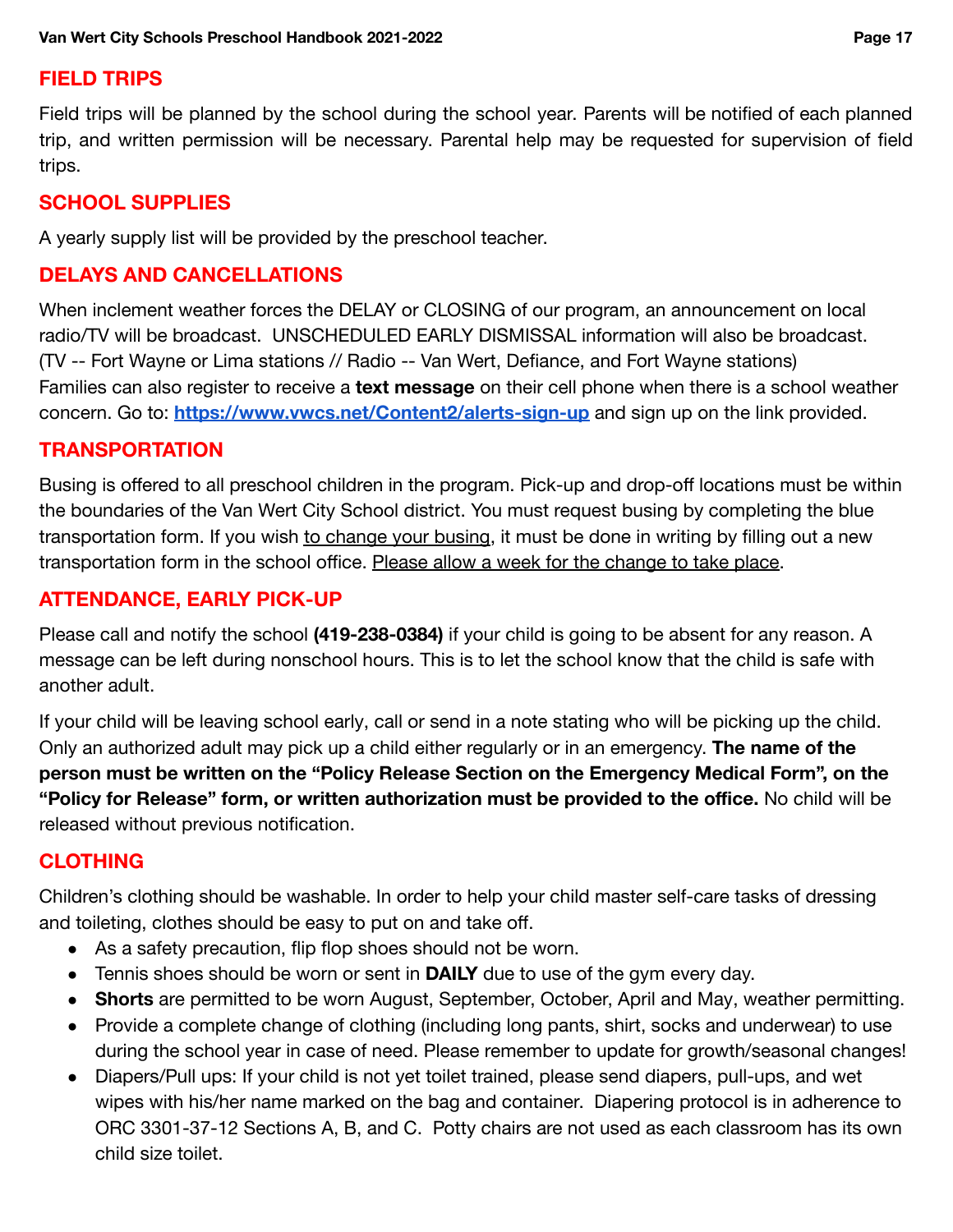### <span id="page-18-0"></span> **BIRTHDAYS AND HOLIDAY CELEBRATIONS**

Special treats can be brought to school for your child's birthday. Special days will be set aside to celebrate summer birthdays. Please check with your child's teacher for food allergies in the classroom before sending in a snack. **All birthday snacks must be prepackaged from the store or bakery, etc.**

Suggested snacks include:

- Cookies
- Pre-wrapped snacks such as Little Debbie treats
- Fruit snacks
- Rice Krispy treats
- Ice cream treats or popsicles

Teachers will inform parents when special snacks are needed for holiday celebrations.

### <span id="page-18-1"></span> **TOYS & POSSESSIONS FROM HOME**

A child who is carrying and "protecting" ownership of his or her own toy is not available to use the classroom environment to its fullest. Therefore, toys should not be sent to school with preschool children, except for:

- show and tell
- transitional objects approved by the teachers

Toys excluded from preschool include:

- Violent toys, such as guns or other similar weapons, are not permitted.
- Spinner toys are prohibited.
- No electronic toys (iPads, tablets, cell phones, etc.) unless approved by the teacher/principal.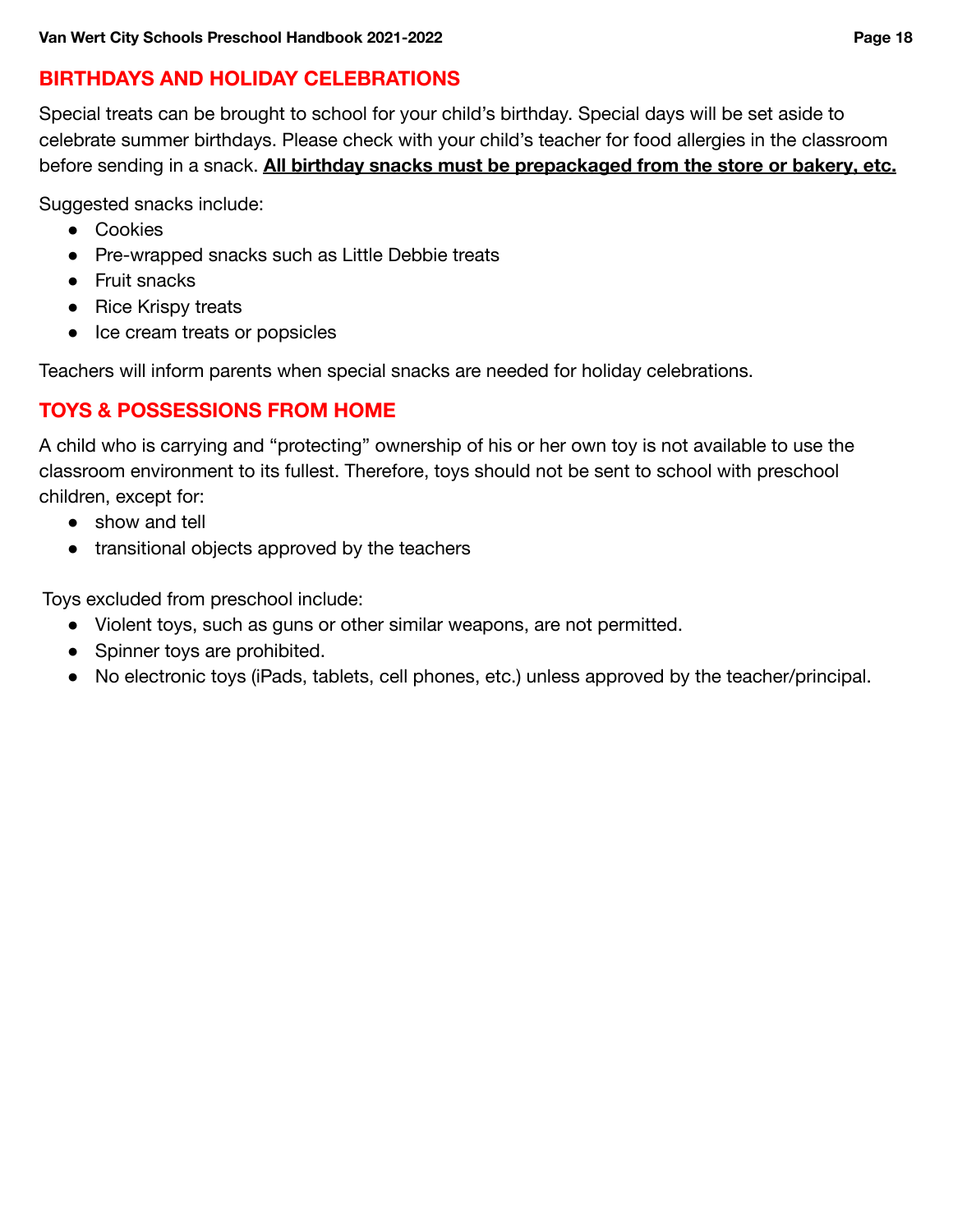### **HEALTH AND HYGIENE**

### <span id="page-19-1"></span><span id="page-19-0"></span> **SAFETY OF CHILDREN**

We are very committed to the safety of all our children. The following safety procedures are in effect at all times:

- 1. No child is left alone or unsupervised at any time.
- 2. A telephone is located in the classroom and is available for use in the event of an emergency.
- 3. Fire drills are held monthly, and the preschool staff and students practice threatening weather drills. A record of these drills is kept in the school office.
- 4. Fire emergency and weather alert plans, including diagrams showing evacuation routes, are posted in the classrooms.
- 5. All preschool staff members are trained in CPR, First Aid, Communicable Disease, and Child Abuse.
- 6. If your child has a serious accident or becomes injured while at preschool, a staff member will administer First Aid while another staff member contacts the local rescue squad and you. Remaining staff members will care for the other children. If you cannot be reached, only the people listed as emergency contacts on your child's Emergency Medical Form will be notified. A staff member will accompany your child to the hospital, if necessary.
- 7. In the event of a non-serious accident (superficial cuts, scrapes, bruises), staff will administer First Aid, if necessary, and alert you by phone, note, or verbally when you pick up your child.
- 8. When an accident or injury occurs, we will complete the incident report form provided by the school nurse. A copy of this form will be given to you and a copy will remain on file at the school for at least one year.
- 9. In accordance with Section SCHOOL POLICIES of Ohio Revised Code, all preschool staff are REQUIRED to report any suspicions of CHILD ABUSE or NEGLECT to the County Department Children's Services.
- 10. All staff members are aware of the safety rules for both indoor and outdoor activities, and the preschool and playground areas are surveyed continuously for possible safety hazards.
- 11. In the Winter Season, please remember to watch for slippery spots in the parking lot and driveway. Our dedicated staff does an excellent job of maintaining the grounds. However, we all know that conditions change often this time of year.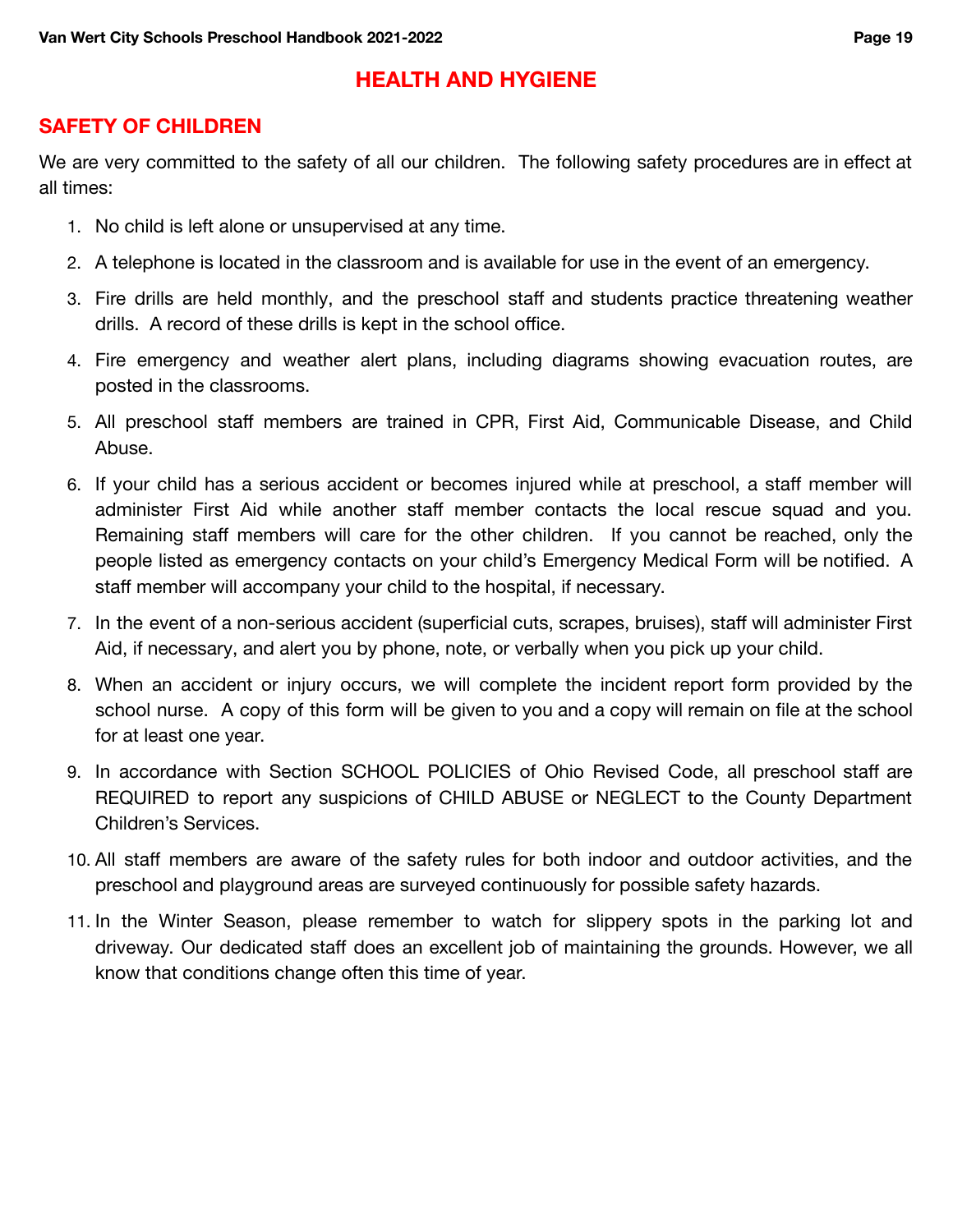#### <span id="page-20-0"></span>**DISCIPLINE POLICY**

As facilitators of learning, adults in the preschool program provide a warm, caring, and accepting environment for children. When the setting is accepting yet challenging, children are more apt to learn good behaviors, and develop good feelings about themselves and their accomplishments.

Some discipline ideas used by the staff are: encourage the child to explore materials and activities, redirect the child through verbal and physical reassurances, present choices to the child, and if other avenues have been tried and are unsuccessful, then a time out is used. **Physical punishment for problem behaviors is not used.** If behavior or discipline is an ongoing concern, then you and your child's teacher may develop a plan to address the issue.

Our center's actual methods of discipline shall apply to all persons on the premises and shall be restricted as follows:

- 1. There shall be no cruel, harsh, corporal punishment, or any unusual punishments such as, but not limited to, punching, pinching, shaking, spanking, or biting.
- 2. No discipline shall be delegated to any other child.
- 3. No physical restraints shall be used to confine a child by any means other than holding a child for a short period of time, such as in a protective hug, so the child may regain control.
- 4. No child shall be placed in a locked room, or confined in an enclosed area such as a closet, a box or a similar cubicle.
- 5. No child shall be subjected to profane language, threats, derogatory remarks about himself or his family, or other verbal abuse.
- 6. Discipline shall not be imposed on a child for failure to eat, failure to sleep, or for toileting accidents.
- 7. Techniques of discipline shall not humiliate, shame, or frighten a child.
- 8. Discipline shall not include withholding food, rest, or toilet use.
- 9. Separation, when used as discipline, shall be brief in duration and appropriate to the child's age and developmental ability. The child shall be within sight and hearing of a preschool staff member in a safe, lighted, and well-ventilated space.
- 10.The center shall not abuse or neglect children, and shall protect children from abuse and neglect while in attendance in the preschool program.
- 11.All staff have been given a copy of the state law regarding Positive Behavior Intervention Supports (PBIS).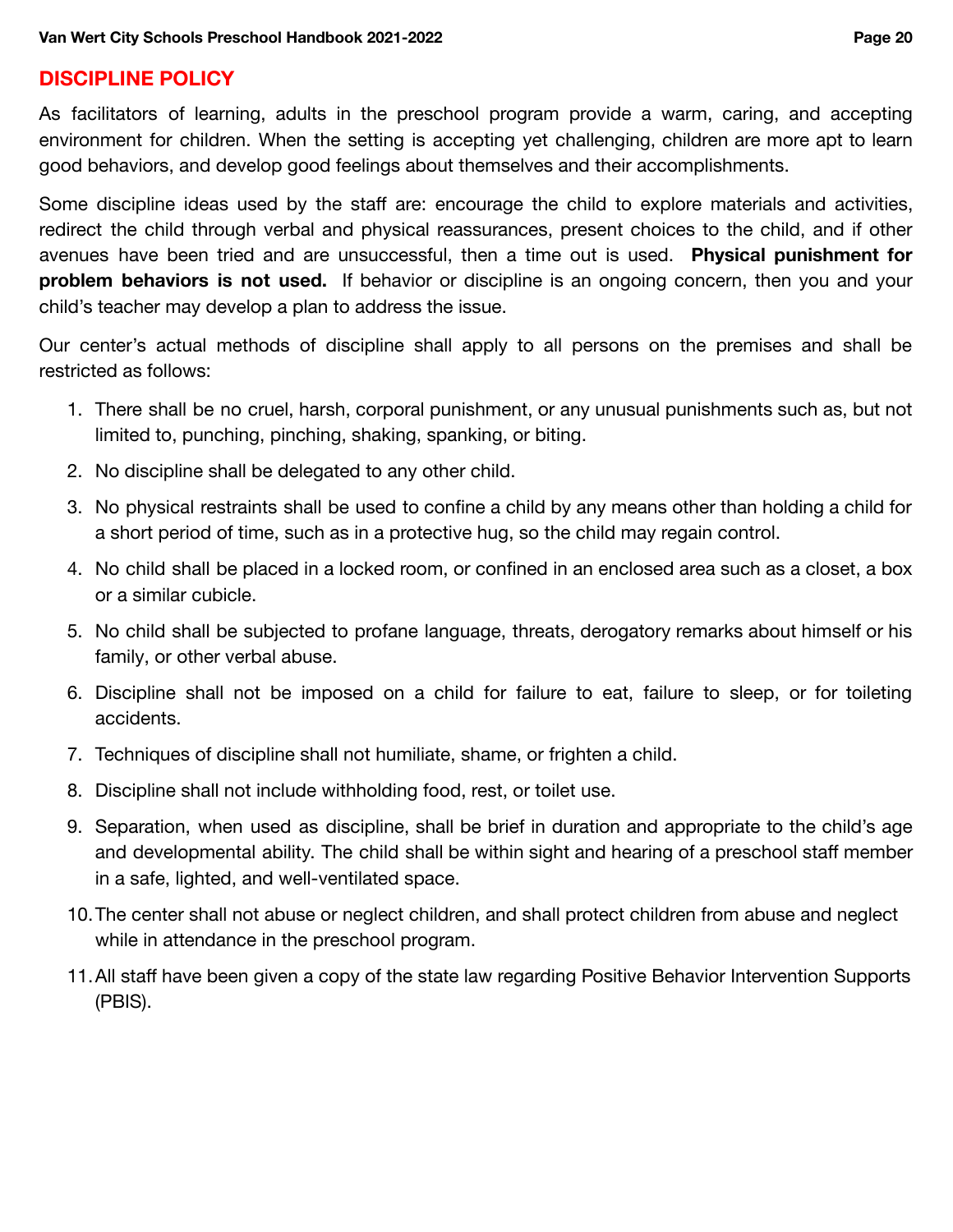### <span id="page-21-0"></span> **MANAGEMENT OF COMMUNICABLE DISEASE**

The program staff is trained and certified in First Aid, and in recognizing the signs and symptoms of communicable diseases. A Communicable Disease Chart is posted to help recognize illnesses.

Hand washing and disinfecting procedures are very important in the prevention of the spread of diseases. The children are also reminded to wash their hands on a regular basis.

As children arrive at the school, a staff member greets and observes each child for possible signs and symptoms of illness. A child should not come to school when ill and unable to benefit from the day. It is also important to prevent further infection. If your child is exhibiting any of the symptoms below, you will be asked to take the child home.

Some guidelines to consider when deciding whether to keep your child home include:

- A child with a fever should stay home for 24 hours after the fever has subsided.
- Typical symptoms of illness are sudden onset of rash or skin eruptions, yellow or greenish drainage from the nose (allergic discharge is clear and may persist), wet or hacking cough, vomiting or diarrhea, excessive or unusual tiredness, inexplicable change from a child's normal "feeling good" level of energy or mood, difficult or rapid breathing, yellowish skin or eyes, conjunctivitis (pink eye), unusually dark urine or gray/white stool, stiff neck, sore throat, vomiting, or evidence of lice, scabies, or other parasitic infection.
- If a child seems too sick to participate in ordinary routines, check with your pediatrician before school attendance is resumed.

### *\*\*Communicable diseases and conditions, such as chicken pox, strep throat, conjunctivitis, lice, etc., should be reported to the school.\*\**

#### <span id="page-21-1"></span> **REMOVAL OF SICK CHILD**

When a child becomes ill at school, he/she will be kept under constant supervision, usually in the nurse's office. Every attempt will be made to notify parents/caregivers immediately so the child can be picked up at the school.

In situations where there is a question, medical expertise from the building nurse or Health Department will be sought. The decision to contact you will be made by your child's teacher and administrative staff based on the medical advice that has been received.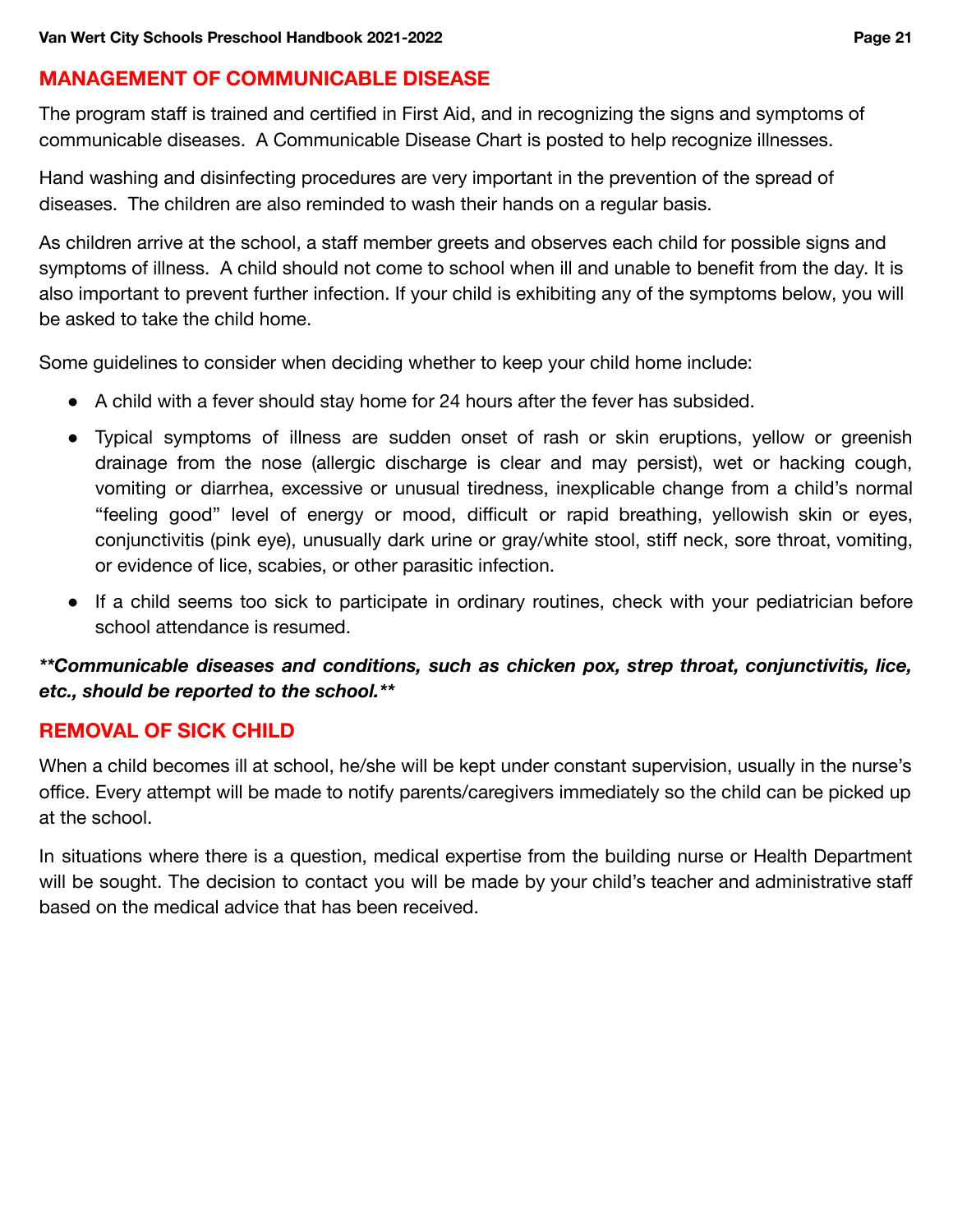## <span id="page-22-0"></span> **MEDICATION AND SUPPLEMENTS**

If at all possible, give medication to your child at home. However, if it needs to be given at school, a Prescription Authorization must be filled out prior to administering the medicine. A form is available upon request from the school nurse. This Prescription Authorization needs to include the name of the medication, the proper dosage, route to be given, the time, and the child's name in order to receive this medication. **This authorization must be signed by your doctor and you**. The medication **MUST** arrive at school in the original labeled container. Please give all medications to the bus driver/bus aide or your child's teacher.

If your child requires any food supplements or fluoride supplements, please try to give them to your child at home. However, if it needs to be given at school, please provide the school with the supplement in its original container.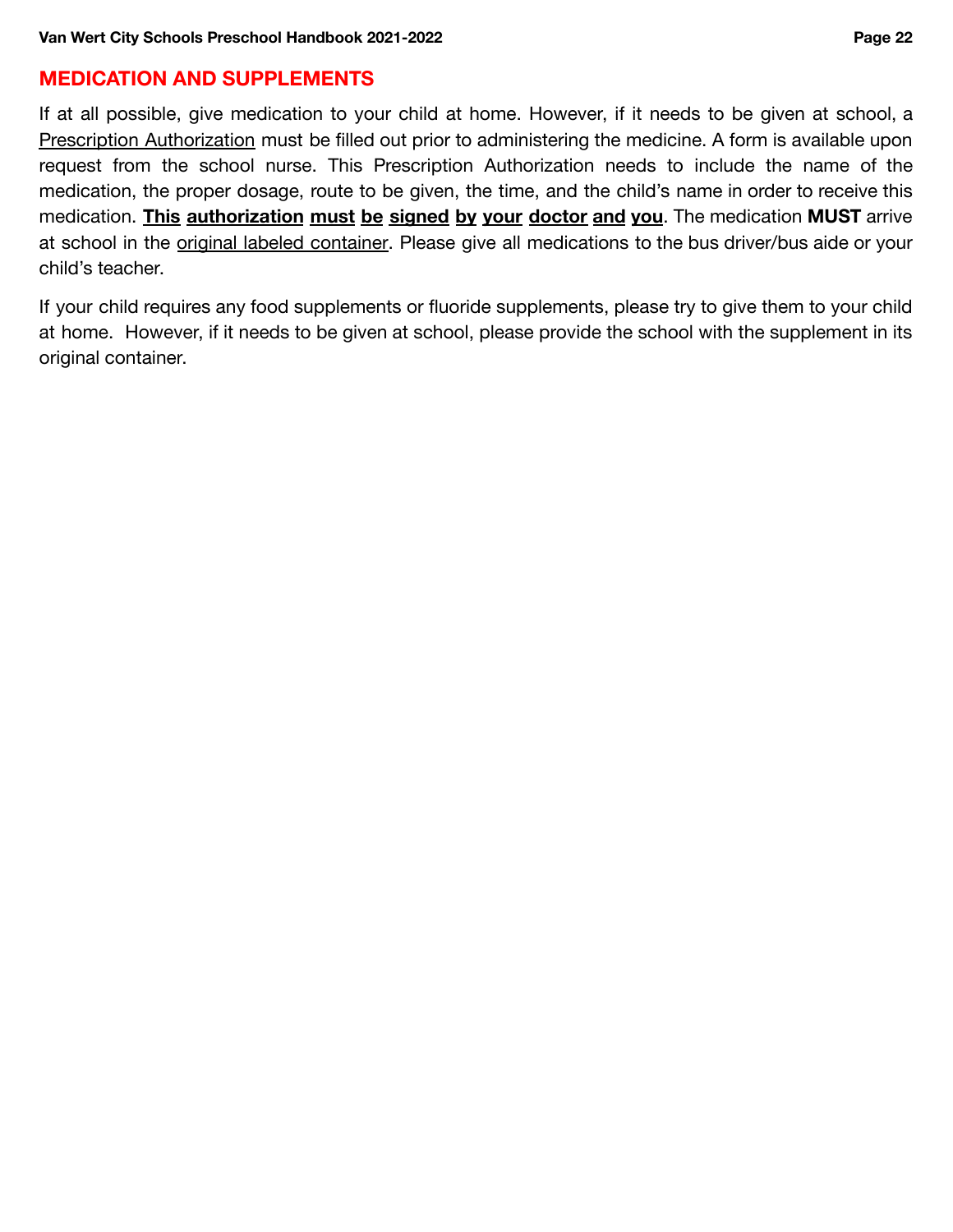### **PARENTS**

### <span id="page-23-1"></span><span id="page-23-0"></span>**PARENT PARTICIPATION POLICY**

Our preschool becomes richer as our families become more involved. We encourage you to participate in your child's classroom. The following is a list of some of the many ways for parents to participate:

- Go on a field trip
- Volunteer to help with a family event
- Share an interest or talent with a classroom
- Attend a family event
- Read to your child's class
- Bring a special snack

There are many ways to be involved. See your child's teacher or someone in the office for more ideas!

Working together to support your child's development depends on clear and frequent communication.

- Check your child's backpack daily for any notes sent home by the teachers or staff.
- A weekly newsletter will be sent home with each child to give specific information about activities in their individual classroom
- A monthly newsletter will be sent home with each child that will give specific information about activities involving the entire preschool.

Any parent of a child enrolled in the program shall be permitted limited access to the school during its hours of operation to contact his child, evaluate the care provided by the program, the premises, or for other purposes approved by the director/principal. Upon entering the premises, the parent shall report to the school office. (ORC 3301.37.07E)

### <span id="page-23-2"></span> **BOXTOPS FOR EDUCATION**

The ECC collects BoxTops for Education. Send them into your child's classroom anytime throughout the school year. Money from BoxTops has been used for special events or awards for the children.

### <span id="page-23-3"></span>**PARENT/TEACHER CONFERENCES**

Your child's teacher will give you the opportunity twice a year to schedule a parent conference:

- The November conference will be a traditional Parent/Teacher conference.
- The February conference will give you a chance to formally visit the classroom during the day and discuss your child's development in an informal setting.